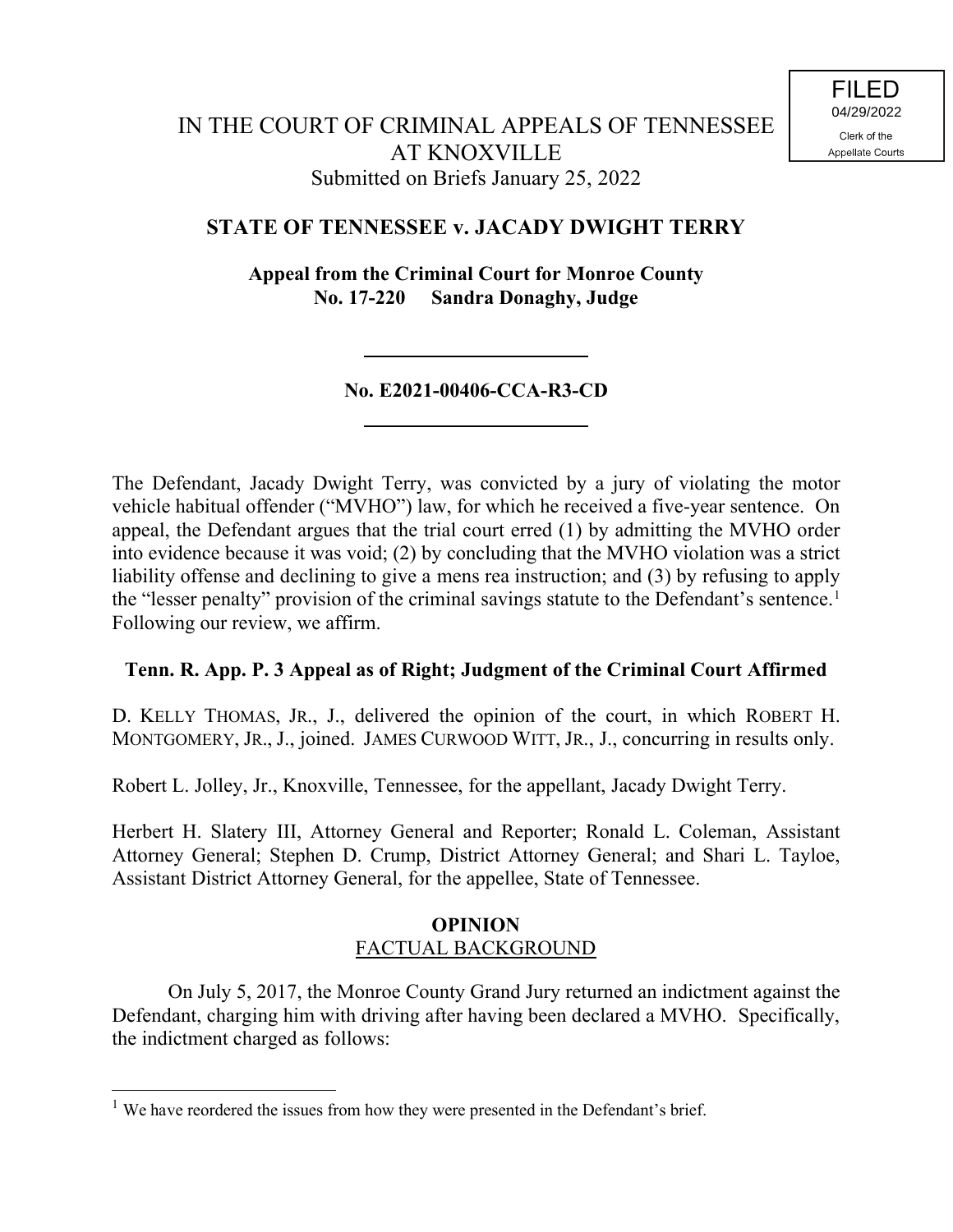[The Defendant] on or about the 20th day of April, 2017, in Monroe County, Tennessee, . . . did unlawfully and feloniously operate a motor vehicle on the public roads and highways of Monroe County, Tennessee, while an order of the Criminal Court of Monroe County, prohibited him from doing so, said order being dated the 26th day of September, 2011, signed by Judge Amy Reedy of the Criminal Court of Monroe County, and said order finding that the [D]efendant is a Habitual Offender as defined in 55-10-616, Tennessee Code Annotated, contrary to T[ennessee] C[ode] A[nnotated section] 55-10- 616, all of which is against the peace and dignity of the State of Tennessee.

The matter proceeded to a jury trial on April 16, 2019.<sup>2</sup>

l

Before the jury was sworn, the State made a motion to remove the word "feloniously" from the indictment prior to its being read to the jury. Over the objection of the Defendant, the trial court granted the State's motion, reasoning that the word felonious was an unnecessary comment on the possible penalties for the offense. Once the jury was sworn, the indictment was read, minus the word feloniously, and the trial proceeded.

A. Trial. Narcotics Investigator James Wall with the Monroe County Sheriff's Office ("MCSO") testified that on April 20, 2017, he was driving down Highway 68 in his white Dodge Charger accompanied by MCSO Officer Angelina Kelley. Officer Wall described his Charger as "pretty recognizable as a police vehicle," despite its being unmarked, due to the emergency equipment visible on the car. Officer Kelley explained that they were out patrolling that day and performing "security checks, . . . checking on abandoned houses," things of that nature.

Around 4:40 p.m., while Officer Wall was driving on Highway 68 towards Tellico, he saw a white Toyota Scion "coming off of Old State Road and not hesitating at the stop sign." According to Officer Wall, the vehicle "[j]ust completely drove through" the intersection and onto Countryside Lane. At that time, it was daylight and the weather conditions were clear. However, Officer Wall was unable to observe the driver or any occupants of the vehicle from his vantage point. Officer Wall indicated that other vehicles were present on the road that day, recalling that he "passed a few."

Once at the intersection where he saw the white Scion run through the stop sign, Officer Wall turned onto Countryside Lane in an effort to follow the vehicle. After catching up to the vehicle, Officer Wall saw the car run a second stop sign at the intersection of Countryside Lane and Scenic View Road. When the white Scion turned right onto Scenic View Road, Officer Wall activated his emergency equipment and pursued

 $2 \text{ From comments made at the sentence hearing.}$  it appears that this was the Defendant's second trial for this offense.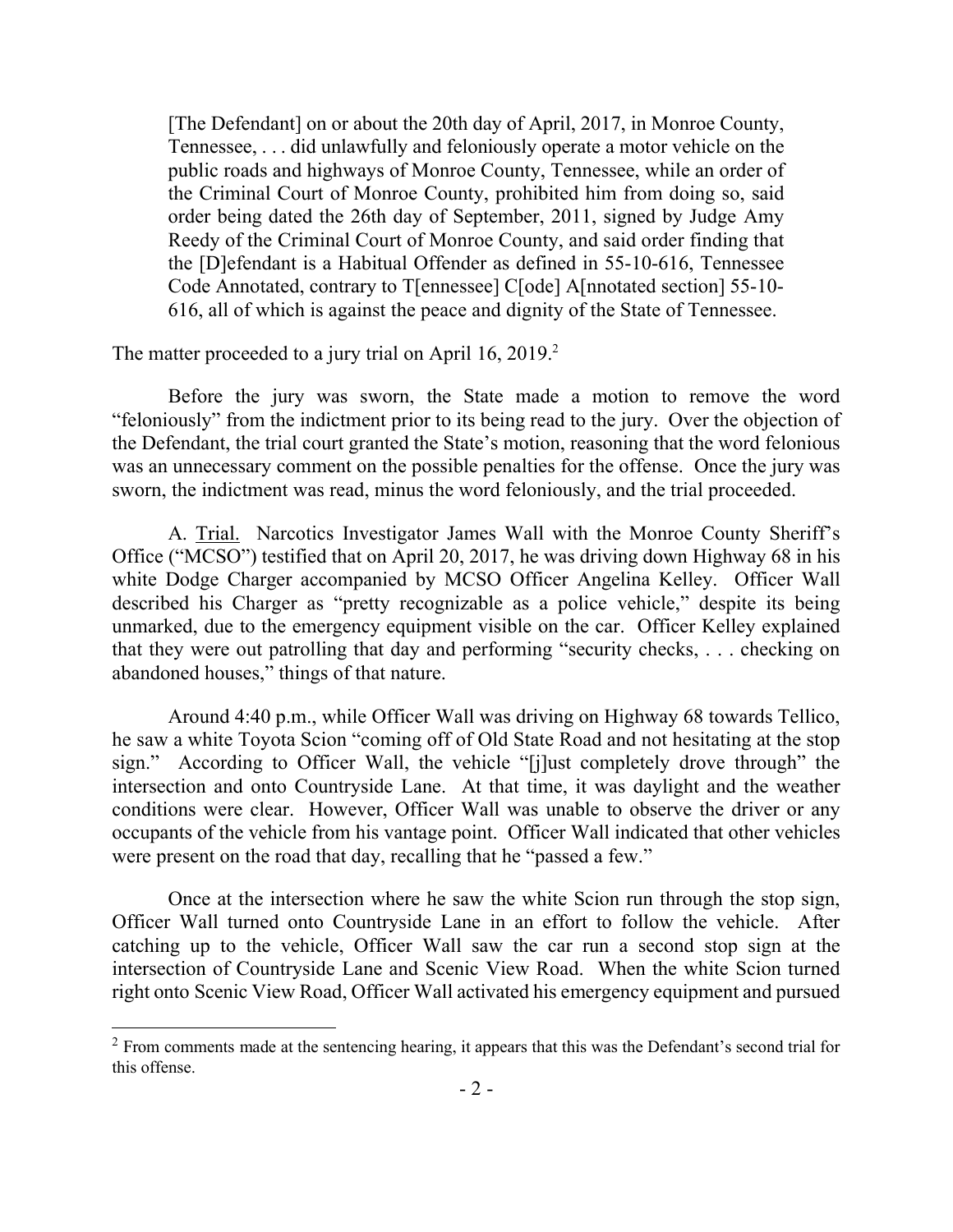the vehicle. Officer Wall indicated that the car was travelling at a high rate of speed and appeared to be trying to get away from him. The vehicle ultimately yielded, and Officers Wall and Kelley conducted a traffic stop. At trial, Officer Kelley also provided similar details of the events leading to the traffic stop, confirming that she saw the Scion travel through two stop signs without yielding and estimating that the events leading up to the stop lasted less than five minutes.

Officer Wall approached the driver's side of the vehicle, where he came into contact with the Defendant. Officer Wall also observed two females inside the car—Jennifer Harris, a front-seat passenger, and Melissa Waters, a rear-seat passenger. According to Officer Wall, he was familiar with all of the occupants of the car. Officer Wall indicated that he had prior knowledge that the Defendant's license was not valid and that he was suspicious that the Defendant's license was not current.

Officer Wall advised the Defendant why he had stopped him and inquired about the validity of the Defendant's driver's license. The three occupants were removed from the vehicle. According to Officer Kelley, Officer Wall indicated to her that they had received consent to search, so she proceeded to search the two female passengers and the vehicle. Officer Kelley indicated that she found a small amount of narcotics in the backseat of the vehicle, as well as in the passenger seat, finding the drugs inside a purse and a flashlight. Officer Kelley confirmed that the Defendant was the driver of the Scion and that no drugs were found on his person.

Officer Wall determined that the car belonged to Ms. Harris and that she had a valid driver's license, so the group was allowed to leave with Ms. Harris driving. No citations were issued at that time. Officer Wall explained that he used his discretion as to whether write tickets or arrest anyone and that in this case, he "felt that . . . [he] had stopped the dangerous activity and [that he] wanted to look further into [the Defendant's] . . . driving record." Officer Kelley agreed that it was standard operating procedure in conducting a traffic stop to get identification and check the person's identity and driver's license status.

The State sought to introduce the September 26, 2011 order declaring the Defendant a MVHO through Officer Wall's testimony. The Defendant objected on hearsay grounds and argued that Officer Wall was "not qualified to testify about a court document." The trial court overruled the objection, stating merely that the State could "present its evidence in any order that" it chose. The order was entered into evidence after Officer Wall testified that he was familiar with the order and had seen it before.

The MVHO order was entered as Exhibit 1. The order reflected that in Case Number 11-087, the "cause came to be heard" on September 26, 2011, and that Judge Amy Reedy, after reviewing the record, found that the Defendant was a MVHO as defined in Tennessee Code Annotated section 55-10-603, the Defendant's "having been convicted of crimes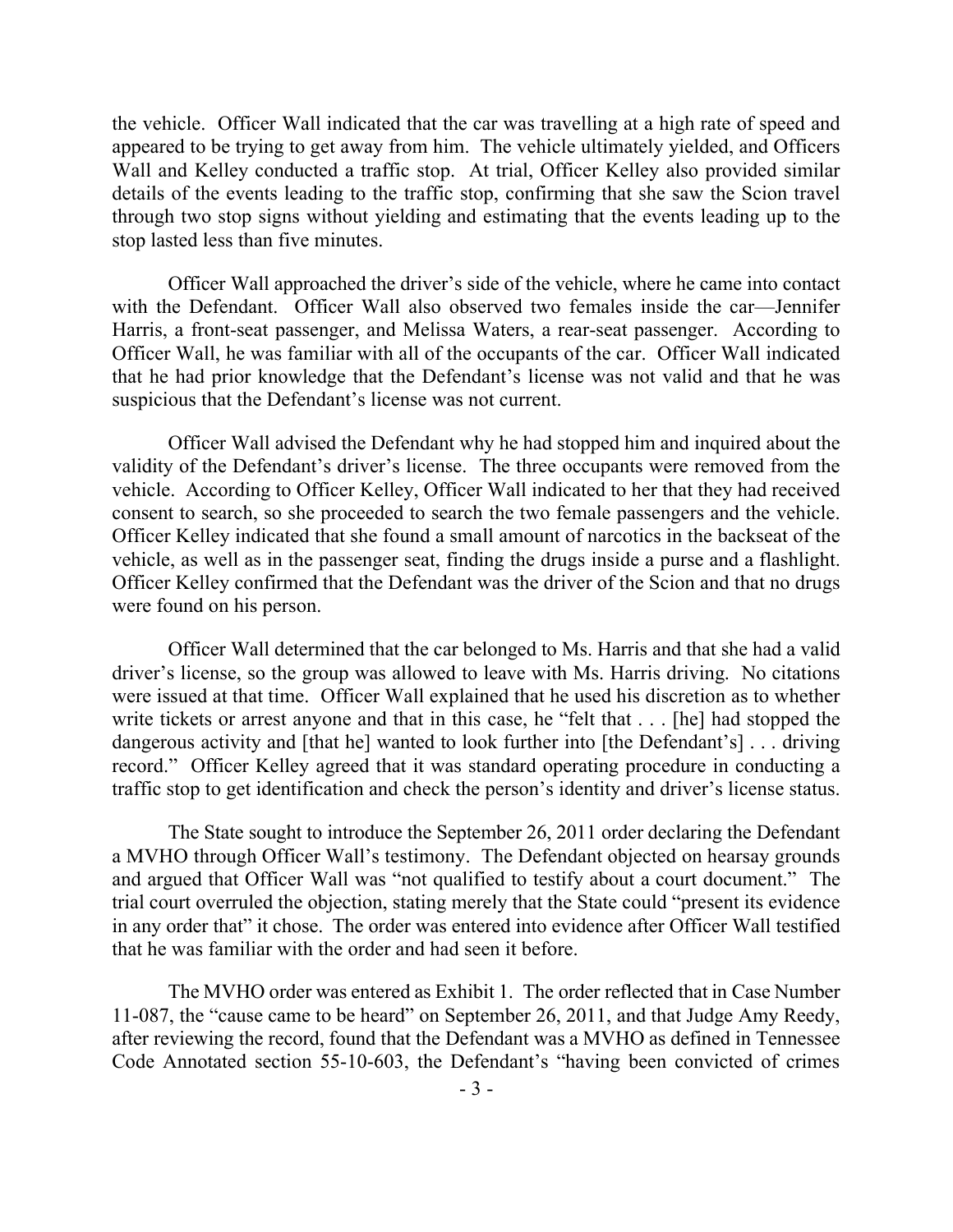noted in the [p]etition during the period of time noted in the [p]etition." Judge Reedy ordered that because the Defendant was a MVHO, the Defendant was "barred from operating a motor vehicle on the highways of the State of Tennessee," and he had to surrender his license to the Clerk of the Court. It was stated therein that a copy of the order, together with any driver's license, was to be transmitted to the Department of Safety. The order was signed by Judge Reedy and approved for entry by an Assistant District Attorney General. There was a certificate of service signed by the same Assistant District Attorney, indicating that a copy of the order had "been served upon counsel for all parties" that same day.

In addition to the order, Officer Wall confirmed that about thirteen days after the traffic stop, on May 3, 2017, he obtained a certified copy of the Defendant's driving record, which further confirmed his suspicions regarding the Defendant's driving status. Officer Wall then sought an indictment against the Defendant for a violation of the MVHO Act. A redacted copy of the Defendant's driving record was entered into evidence as Exhibit 2, and it reflected that the Defendant's license status was "revoked, habitual."

That concluded the State's proof. Defense counsel then moved for a judgment of acquittal, arguing that the State had failed to offer "any appropriate proof . . . of a judgment of [the Defendant's] being a habitual motor vehicle offender." Defense counsel noted that the MVHO order was entered through Officer Wall and that no clerk was called. Defense counsel also submitted that there were "inaccuracies" in the order because it indicated that the Defendant had counsel at the MVHO proceedings, but that he did not. Defense counsel further argued that the proof and the indictment varied because the MVHO order referenced Tennessee Code Annotated section 55-10-603 in support of its conclusion that the Defendant was a MVHO, but that the indictment said that the order found the Defendant to be a MVHO as defined in section 55-10-616. Finally, defense counsel contended that the trial court erred by allowing the State to strike the word feloniously from the indictment, which thereby, in defense counsel's opinion, removed any reference to a required mens rea element of intentionally, knowingly, or recklessly; defense counsel extrapolated that there was "no offense charged" in the indictment.

The State, in responding to the Defendant's argument that the MVHO order was invalid, indicated that the Defendant "filed a motion in the original civil proceeding where he was declared [a MVHO]" and that there was hearing. The State observed the following:

Your Honor heard argument. Part of the proof, Your Honor, was a subsequent conviction of [the Defendant] for violating the [MVHO] Act. Your Honor, in your opinion or in your ruling stated that he had sufficient notice that he was declared a[ MVHO]. So even though the original order had issues, Your Honor after that hearing determined that that order was valid because he had sufficient notice of being declared [a MVHO].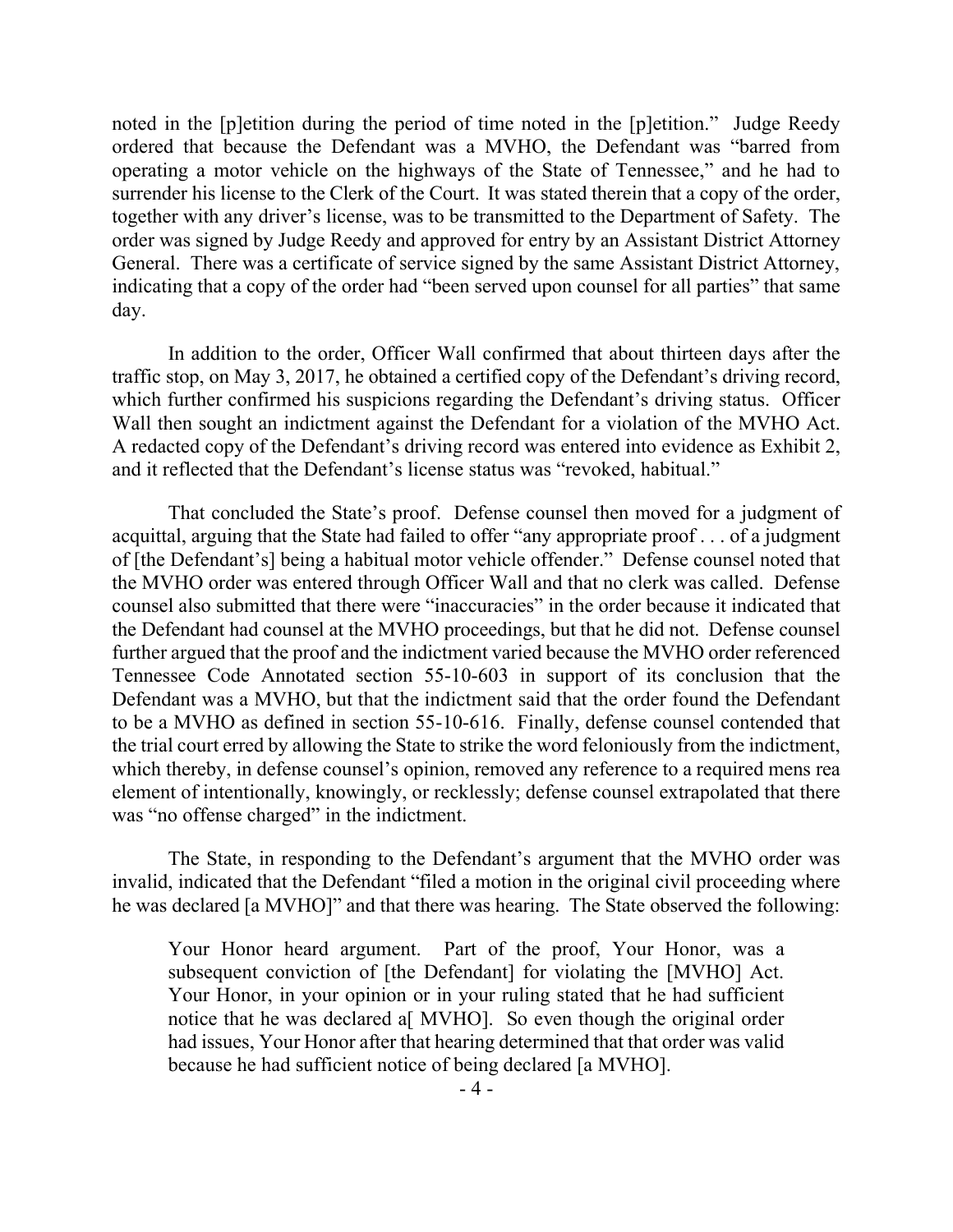The State also submitted that (1) the Defendant had been put on notice of the offense charged by the indictment regardless of any error in citing the appropriate statute defining a MVHO because the correct statute proscribing the offense was referenced, that being section 55-10-616, and (2) removal of the word feloniously was proper because it indicated possible punishments and there was "no requirement of feloniousness as an element of the offense."

Addressing the Defendant's first argument that the MVHO order was invalid or "inaccurate in that the [D]efendant was not represented" by counsel, the trial court observed that the issue of any "inaccuracy or any fallacies" in the MVHO order "ha[d] been settled by the litigation that occurred" in the MVHO proceeding (Case 11-087). The trial court noted that it had entered an order on July 23, 2018, in that case, addressing the Defendant's arguments. The trial court read from pertinent parts of the order denying the Defendant's motion to set aside the MVHO order declaring him a habitual offender:

It says after hearing argument of counsel and review of the relevant law the [c]ourt finds that the order declaring the [D]efendant a [MVHO] does not comport to Rule 58 of the Rules of Civil Procedure. The [c]ourt further finds that the [D]efendant pled guilty to violation of the [MVHO] Act on October 25, 2012, and did not file his motion to set aside until April 30, 2018. The [c]ourt finds that . . . the [D]efendant's motion was filed unreasonably late and that he had actual notice of the initial order declaring him a  $MVHO.]<sup>3</sup>$ 

The trial court concluded that this prior order governed the "collateral" issue.

The trial court next addressed the Defendant's issue that the indictment referenced the wrong statute defining a MVHO, citing section 55-10-616, when the correct statute defining a MVHO, section 55-10-603, was correctly referenced in the September 26, 2011 MVHO order. The trial court determined that any issue in the proof and the indictment amounted to an "insignificant variance" and that the language describing a MVHO in the indictment was "surplusage" to the offense.

Relative to the Defendant's argument regarding removal of the word feloniously from the indictment and the lack of any mens rea element, the trial court found that the offense statute, section 55-10-616, did not contain a mens rea element, that the offense was a strict liability type of offense, and that taking out the word feloniously did not "change

<sup>&</sup>lt;sup>3</sup> Though the trial court was apparently reading from a certified copy of the order, it further indicated that a copy of that order would not be entered into evidence in these proceedings.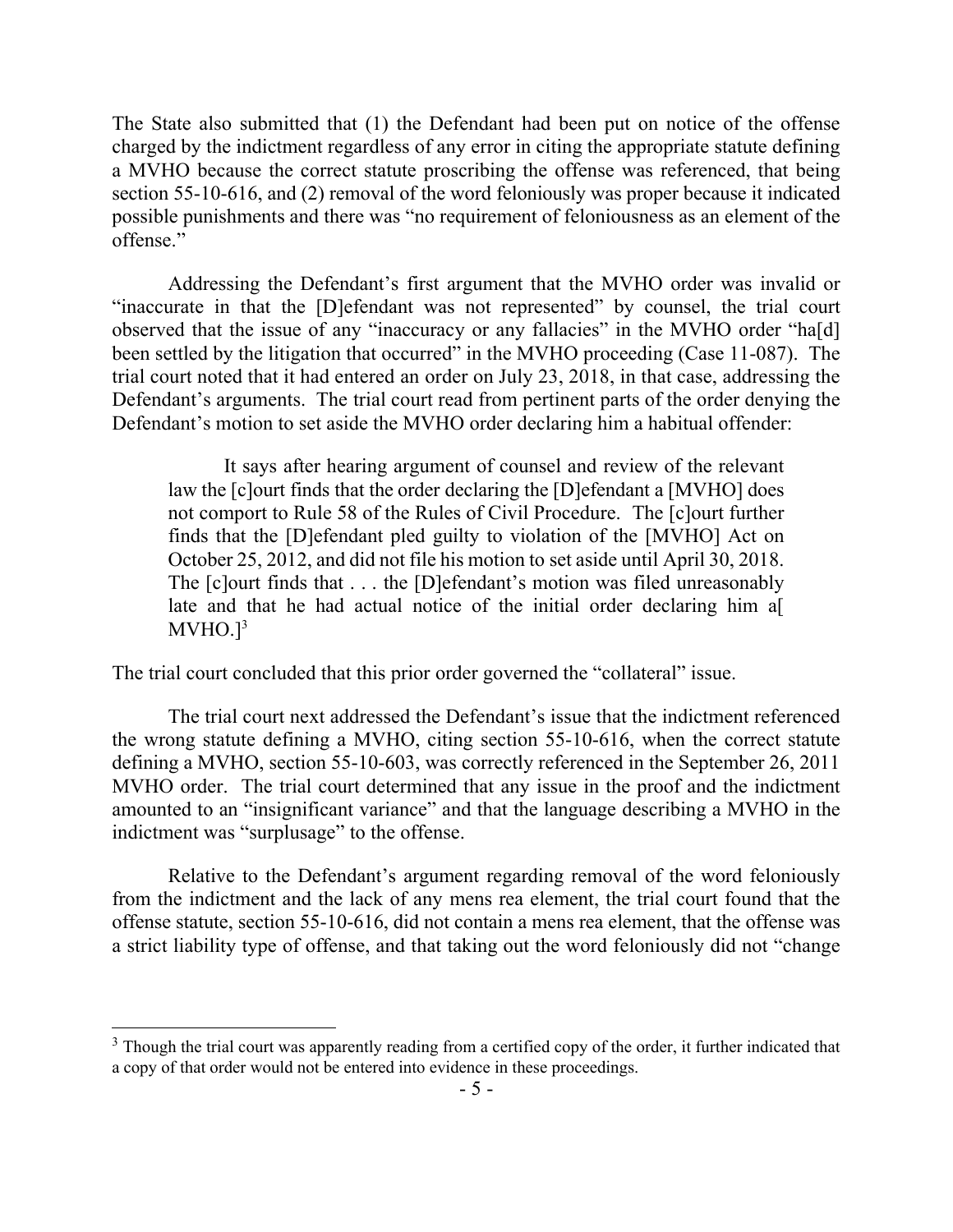the crime." The trial court noted that it would follow the pattern jury instructions setting forth the offense.

The trial court concluded that the Defendant's issues were without merit and that the evidence, in the light most favorable to the State, was sufficient for the case to be sent to the jury. After the motion for judgment of acquittal was denied, the parties discussed the jury charge.

 During discussions on the jury charge, the Defendant argued that this was not a strict liability crime and requested that the court "charge the general intent statute of intentionally, knowingly, and recklessly" as the requisite mens rea. The State submitted that there was no mens rea element for the offense. Ultimately, the trial court declined the Defendant's request, stating, "I am following the pattern jury instructions in the instructions for this law." The trial court emphasized that Tennessee Code Annotated section 39-11-301 ("Requirement of culpable mental state.") did "not incorporate crimes charged" under Title 55 and that the legislature "chose to create this law in this fashion which d<sup>[id]</sup> not speak to a mens rea element."

Following the conclusion of proof, the jury charge, and closing arguments, the Defendant was convicted as charged. A sentencing hearing was held on June 17, 2019.

B. Sentencing hearing. At the hearing, the Defendant noted that on May 24, 2019, the General Assembly passed a bill which, in relevant part, provided that the entirety of the Tennessee Code dealing with MVHO laws (Title 55, Chapter 10, Part 6) was to be deleted and replaced with a single paragraph outlining the procedure for a MVHO to reinstate his or her license. See 2019 Tenn. Pub. Acts, ch. 486, § 3. That single paragraph provided,

A person whose driver license has been revoked or restricted due solely to the person's status as a motor vehicle habitual offender prior to July 1, 2019, may petition the court that originally made such a finding to reinstate the person's driver license. Upon receiving a petition for a reinstated driver license, that after such a person petitions the court, the court shall determine whether the person's driver license was subject to revocation or restriction under prior law due solely to the person's status as a motor vehicle habitual offender and, if so, order the reinstatement of the person's driver license.

Tenn. Code Ann. § 55-10-601 (Supp. 2019). Though the Defendant observed that the effective date of the new law was not until July 1,  $2019<sup>4</sup>$ , the Defendant argued that he

<sup>4</sup> See State v. Marvin Maurice Deberry, W2019-01666-CCA-R3-CD, 2021 WL 1561688, at \*5-6 (Tenn. Crim. App. Apr. 21, 2021), perm. app. granted (Tenn. Sept. 23, 2021), engaging in a thorough examination of the legislative history and concluding that the intended effective date of the legislation was July 1, 2019.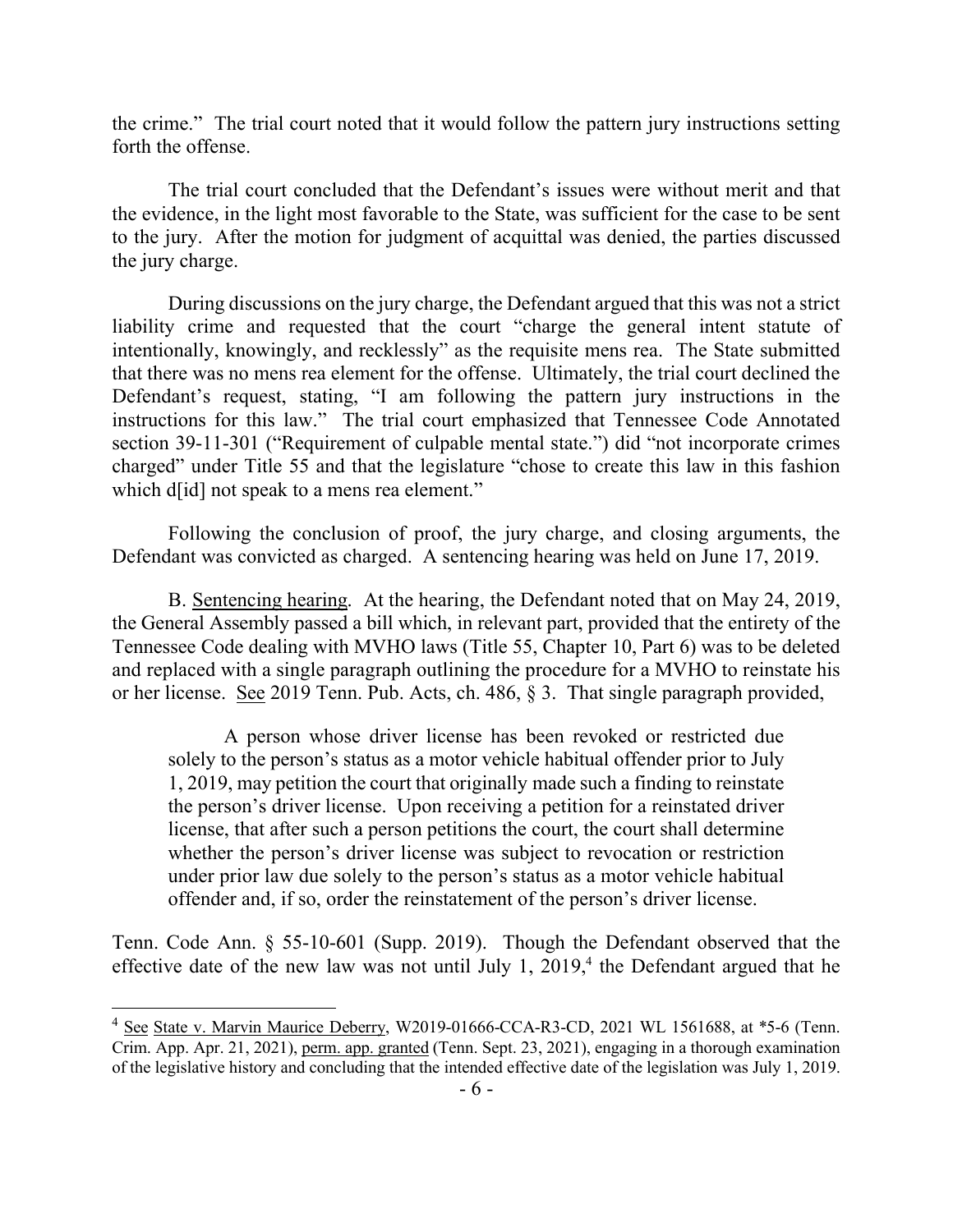should receive a punishment of zero years because the legislature had decided that individuals should not be punished for this offense. He reiterated that "under no circumstance[s] should [he] be incarcerated for something that [was] no longer an offense."

In addition, to support an increased range classification, a judgment form was entered reflecting that the Defendant pled guilty on October 25, 2012, to violating the MVHO Act. 5 Defense counsel indicated that the Defendant did not have notice of the MVHO order under the Rules of Civil Procedure, though defense counsel acknowledged that the trial court had held that the Defendant had sufficient notice of the order because he was later convicted of violating the MVHO order in October 2012.

The State contended that the criminal savings statute, Tennessee Code Annotated section 39-11-112 ("Repealed or amended statutes; prosecution."), was applicable here:

When a penal statute or penal legislative act of the state is repealed or amended by a subsequent legislative act, the offense, as defined by the statute or act being repealed or amended, committed while the statute or act was in full force and effect shall be prosecuted under the act or statute in effect at the time of the commission of the offense. Except as provided under  $\S$  40-35-117, in the event the subsequent act provides for a lesser penalty, any punishment imposed shall be in accordance with the subsequent act.

The State submitted, "That savings statute very clearly says that we have to look at the law at the time . . . the criminal offense occurred not at what the state of the law is subsequent." The State observed that the Defendant committed the crime when the MVHO Act was in full force and effect and that the new law removed the offense entirely. The State also emphasized that the repeal had not yet come into effect and that the Defendant had sufficient notice that he was a MVHO.

The trial court agreed with the State. The trial court held, "[T]he legislature ... chose to make that law effective July 1. And so I think that one can infer from that act that they intended . . . the [MVHO Act] to remain in effect until July 1 when they repealed it." Relative to the Defendant's notice argument regarding the validity of the MVHO order, the trial court stated that though there was not "proper notice on the face" of the MVHO order, the Defendant came to court in 2012 and pled guilty to a violation of the MVHO Act. The trial court concluded, "[I]t is clear any conduct from that point forward gave him clear notice of this class E felony violation." Thereafter, the trial court sentenced the Defendant to five years as a Range III, persistent offender.

<sup>&</sup>lt;sup>5</sup> Additional evidence of the requisite prior convictions to establish the Defendant's range classification was also entered.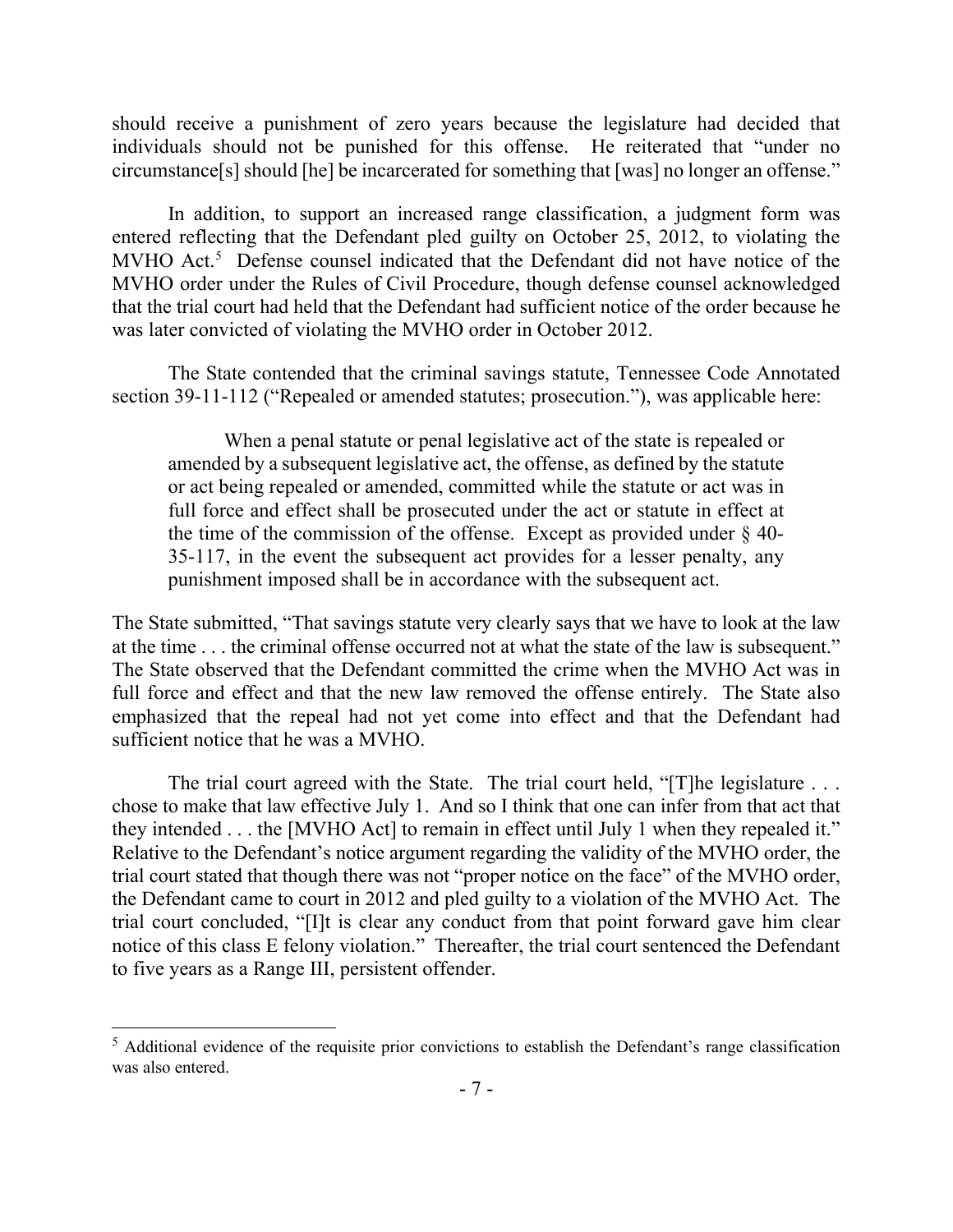C. Post-trial motions. On July 11, 2019, the Defendant filed a motion for new trial, alleging, among other things, that the trial court erred (1) "in allowing the State to amend the indictment to remove the language 'and feloniously,' after the jury was seated"; (2) "in allowing the introduction of Exhibit 1," the MVHO order, "when [the Defendant] had never been served with that judgment"; (3) "by not charging the jury on any criminal intent, making this a 'strict liability' offense"; and (4) in sentencing the Defendant to five years' incarceration because "the sentence violates [d]ue [p]rocess and the protection against cruel and unusual punishment when the entire [MVHO] Act has now been repealed," and because "[t]he legislature has ordered individuals previously declared to be [MVHOs] shall have this declaration reversed and their driving privileges reinstated." That same day, the Defendant also filed "Motion for Dismissal and Reduction of Sentence" pursuant to Tennessee Rule of Criminal Procedure 35. Therein, the Defendant noted that the new MVHO Act had become effective, and he argued that "[t]he interests of justice [were] best served by dismissing the conviction against [him] as that [was] consistent with the law currently in effect."

The Defendant later filed an amended motion for new trial on August 12, 2019. In this amended motion he alleged, in pertinent part, as follows:

(1) The trial court erred in allowing the State to introduce Exhibit 1 and Exhibit 2 without calling appropriate witnesses to establish foundation, thereby violating [the Defendant's] constitutional right to confrontation.

(2) The trial court erred in failing to grant [the Defendant's] Motion for Judgment of Acquittal when the State did not prove allegations in the indictment concerning Tenn[essee] Code Ann[otated section] 55-10-616.

(3) The trial court erred in failing to grant [the Defendant's] Motion for Judgment of Acquittal when the State amended its indictment to no longer charge an offense.

(4) The trial court should revise the punishment imposed in this case since the Tennessee legislature has abolished this offense and abolished any punishment for the commission of this offense, effective within [thirty] days of the [judgment].

The State filed a response to the Defendant's motion to dismiss, arguing that the "lesser penalty" provision of the savings statute did not apply to the facts of this case. Specifically, the State submitted that the Defendant was properly prosecuted under section 55-10-616 because he violated the law in effect at the time of the offense and that "[b]ecause no penalties were altered by the legislature's repeal, the entitlement to a reduced penalty provided for by" section 39-11-112 was inapplicable. In addition, the State contended that no equal protection violation occurred "when the Defendant [was] prosecuted for actions which were, at the time of commission, a crime because the statute's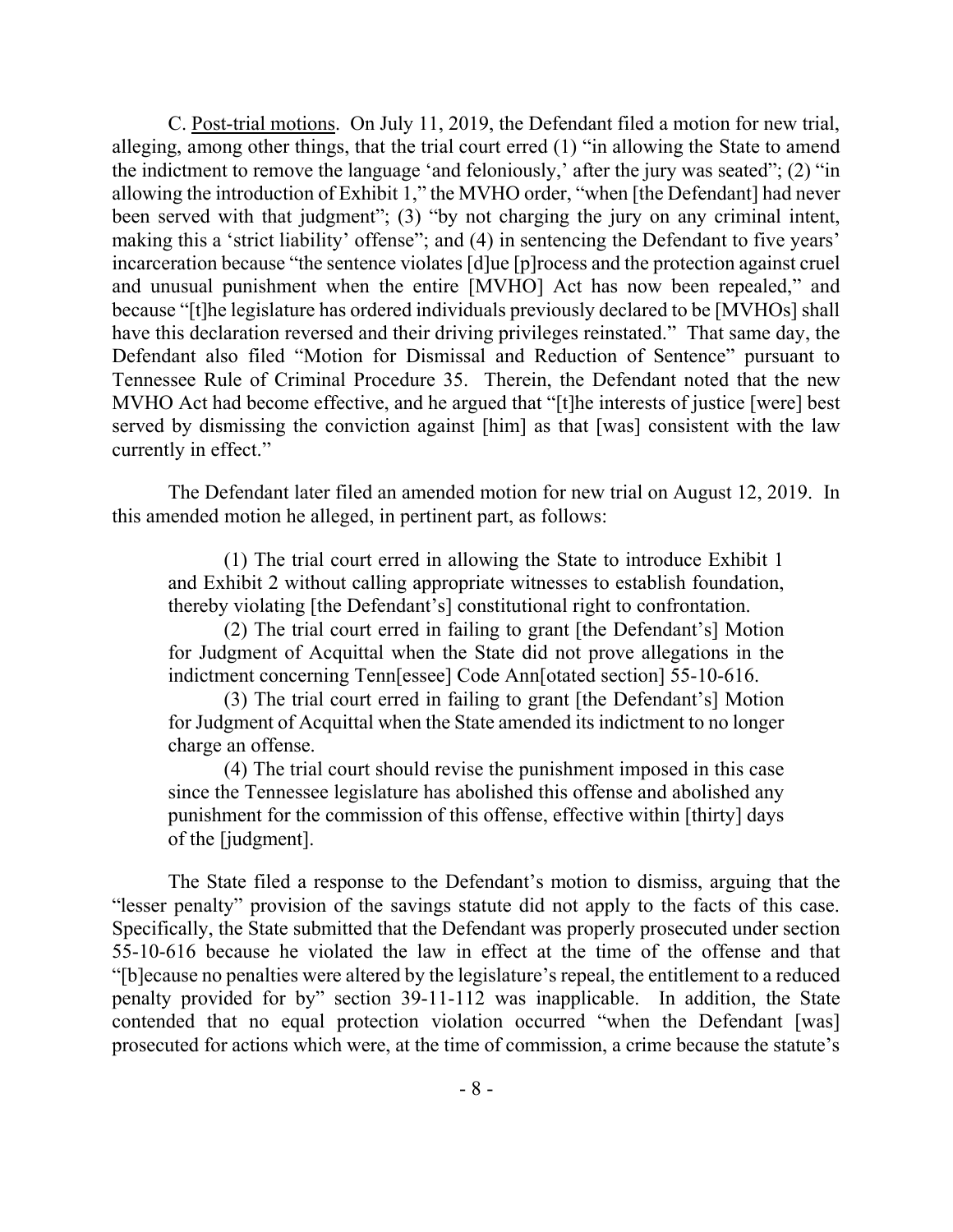operation create[d] no unreasonable classification." The State also filed a response to the Defendant's motion for new trial, reiterating similar arguments.

A hearing on the motions took place on March 23, 2021.<sup>6</sup> At the hearing, the Defendant noted that the MVHO Act he was convicted and sentenced under had since been repealed. Thus, the Defendant submitted,

[A] prison sentence that was given for a conviction for this act is cruel and unusual punishment and a violation of due process since the legislature has determined as of the time that we filed this motion that the only thing that should happen is for the [MVHO] to have the declaration [reversed] and they're eligible for reinstatement.

The Defendant asked the trial court to either reduce his sentence or dismiss the case altogether because the repeal of the MVHO Act "occurred during the time that [the Defendant's] sentencing was active and that [the case was] still within the motion for new trial period."

Relative to the repeal of the MVHO Act, the State noted that the Defendant was indicted with this offense two years prior to the repeal of the MVHO Act. According to the State, the first sentence of the criminal savings statute allowed for the Defendant to be prosecuted pursuant to law in effect at the time of the offense. The State further asserted that "because the [A]ct was repealed and not the punishment for it reduced or changed, then the punishment at the time that the crime [was] in effect [was] what the [c]ourt ha[d] to consider," which was what it did. The State continued, "So because the legislature didn't [alter] the penalties, he's not entitled to any relief from the sentence that the [c]ourt gave."

The Defendant, in turn, argued that under the law now in effect, the penalty for a MVHO violation was an administrative remedy, which was still a penalty, but of a different type. Accordingly, the Defendant submitted that because an administrative penalty was a lesser penalty, he should be entitled to that lesser penalty under the savings statute and not incarcerated.

Following arguments, the trial court addressed the Defendant's various complaints, beginning with his issues relating to instructing the jury on a mens rea element, notice of the original MVHO order, and removal of the word felonious from the indictment. The trial court observed that neither the MVHO Act nor the pattern jury instructions included a mens rea and indicated that the offense was a strict liability offense in the sense that if one were declared a habitual motor vehicle offender and operated a vehicle while that order was in effect, then that person had violated section 55-10-616. The trial court further noted

 $6$  The hearing on these motions was reset several times due in part to the COVID-19 pandemic.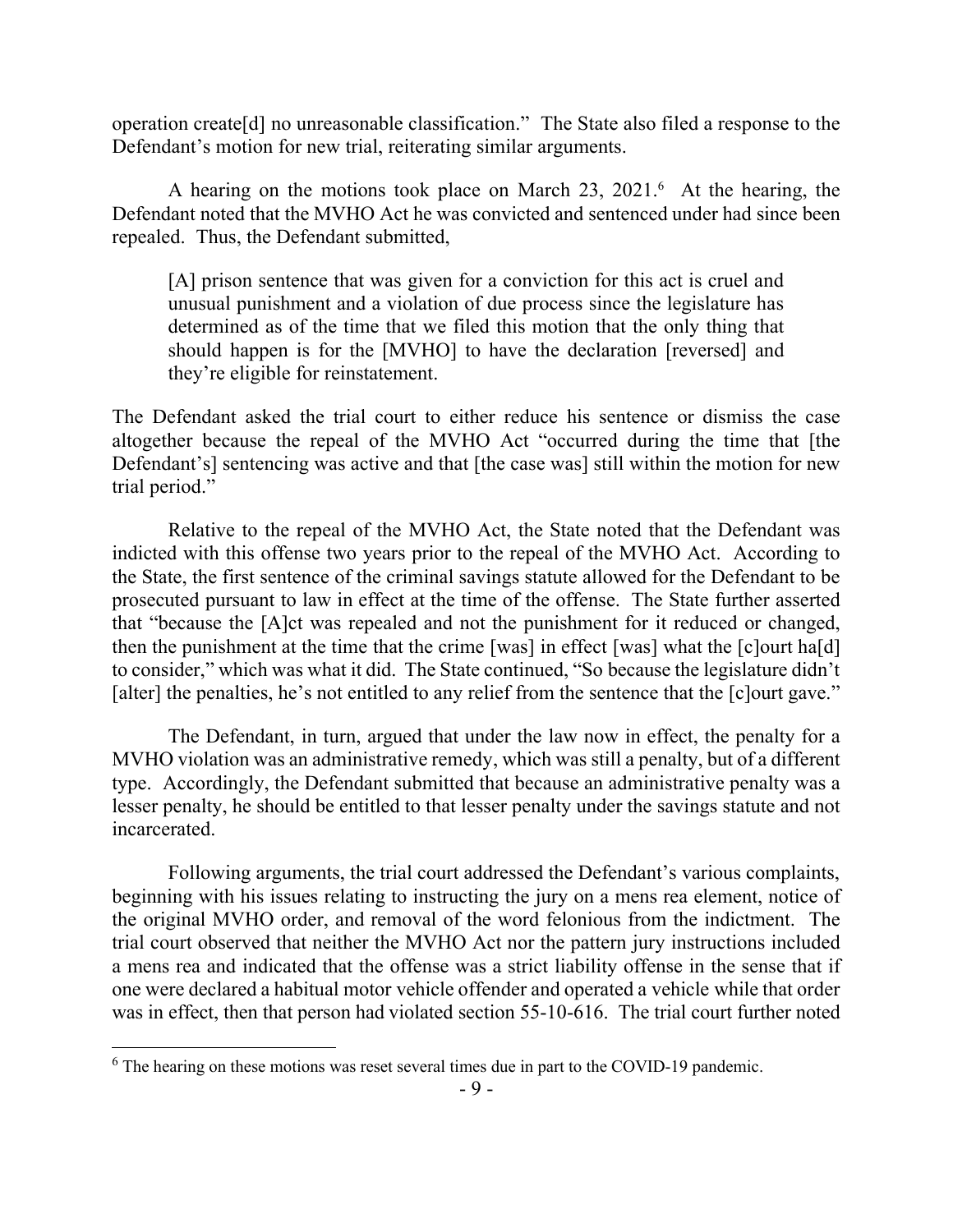that a new opinion issued by this court had discussed the word feloniously being synonymous with intentional and that the Defendant engaged in the intentional conduct of driving a vehicle. The trial court also found that the Defendant had knowledge that he had been declared a MVHO, regardless of whether he was served with the original September 26, 2011 order, because he had subsequently been charged and convicted of a violation. Ultimately, the trial court determined that removal of the word feloniously from the indictment "inure[d] to the [D]efendant's benefit" because it suggested a punishment and that its removal did "not convert the charging language to something that [was] not supported by the law."

The trial court then discussed the application of the savings statute to the Defendant's case. Relative to the first sentence of the savings statute, the trial court summarized, "[W]hen a statute is repealed, a defendant who committed an act criminalized by that statute prior to its [repeal] shall be prosecuted as if that statute were still in effect"; the trial court noted that procedure was followed here. Next, the trial court did not find the Defendant's argument that the administrative remedy of getting one's license reinstated or the complete elimination of a penalty from the same criminal conduct was a lesser penalty for purposes of the second sentence of the savings statute. The trial court reasoned that "[t]he statute was merely repealed leaving no penalty for the conduct" and that "[t]he charge of driving while the restriction [was] in effect was not decriminalized retroactively." The trial court also rejected the Defendant's equal protection argument, finding that the Defendant had not "been singled out to the exclusion of others" and that the repeal of the statute treated all persons within the class similarly. Finally, the trial court determined that "the prison sentence under these circumstances [was] what [was] required by our legislative scheme" and that it did not amount to cruel and unusual punishment.

Relative to whether it was error to introduce a redacted version of the Defendant's driving record, the trial court accredited "the State's recollection that the driving record was redacted to show the present status of his license or the status of his license on the day of the offense as opposed to going through a litany of prior traffic convictions." The trial court denied the Defendant's motion for new trial, and a written order reflecting such was filed on April 26, 2012.

Addressing the Defendant's Rule 35 motion at the motion for new trial hearing, the trial court noted the Defendant's argument that the trial court had continuing jurisdiction to modify the sentence, but it declined to reduce the sentence "for the reasons stated on the record."<sup>7</sup> The Defendant timely, albeit prematurely, filed a notice of appeal.

 $7$  No separate written order was filed addressing the Rule 35 motion.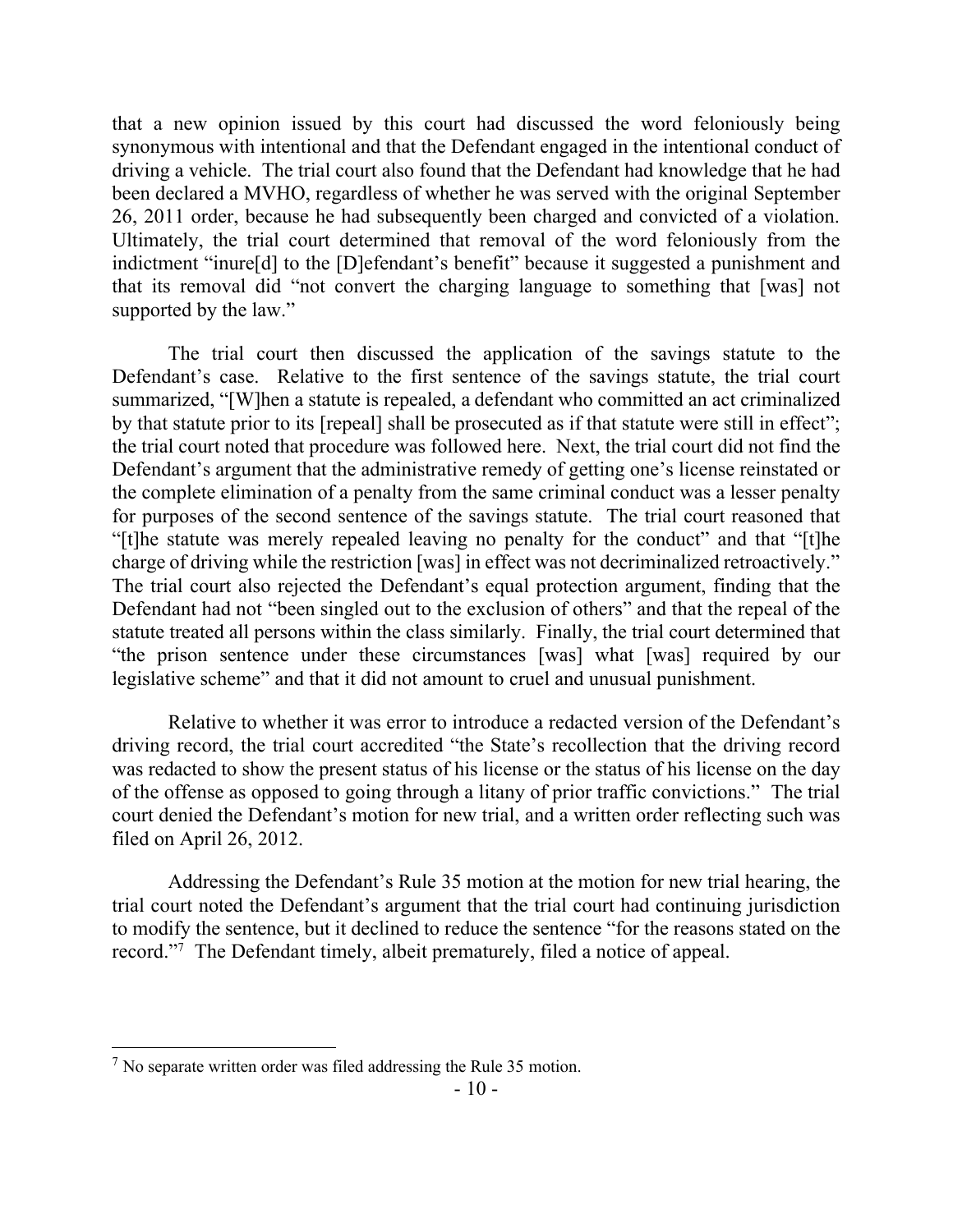### ANALYSIS

On appeal, the Defendant argues that (1) the trial court erred in admitting the void MVHO order into evidence at trial; (2) the trial court erred in finding the MVHO offense to be a strict liability offense and in denying the Defendant's request for a jury instruction on intent; and (3) the trial court erred in refusing to apply the "lesser penalty" provision of the criminal savings statute when sentencing the Defendant. We will address each in turn.

#### *I. Admission of MVHO Order*

The Defendant alleges that the trial court erred in admitting the void MVHO order (Exhibit 1) into evidence at trial. He cites to the standard for review of a trial court's ruling on a Tennessee Rule of Civil Procedure 60.02 motion to set aside a judgment as void and asserts that "the trial court erroneously found [his] challenge of the void MVHO order to be unreasonably late and failed to determine whether the State had a substantial interest in reliance on the void order." The State responds that the Defendant has waived any challenge to the admission or alleged voidness of the MVHO order based upon various procedural deficiencies.

Rule 60.02 permits a trial court to set aside a void judgment. Tenn. R. Civ. P. 60.02(3). "[W]hen determining whether a judgment is void, a court must confine its review to the record of the proceeding from which the judgment emanated." Turner v. Turner, 473 S.W.3d 257, 275 (Tenn. 2015). The alleged defect must be "apparent from the face of the judgment or the record of the proceeding."  $\underline{Id}$  at 271. Otherwise, "the judgment is merely voidable, not void." Id. Moreover, "the reasonable time filing requirement of Rule 60.02 does not apply to petitions seeking relief from void judgments under Rule  $60.02(3)$ [,]" and such challenges may be made at any time. Id. at 260. A trial court's ruling on a Rule 60.02 motion is reviewed for an abuse of discretion. See Discover Bank v. Morgan, 363 S.W.3d 479, 487 (Tenn. 2012).

As substantive grounds for the MVHO order's being void, the Defendant relies on Tennessee Rule of Civil Procedure 58, which governs entry of judgments. Rule 58 provides that one of the following criteria must be met for "a judgment or an order of final disposition [to become] effective": (1) the signatures of the judge and all parties or counsel; (2) the signatures of the judge and one party or counsel with a certificate of counsel that a copy of the proposed order has been served on all other parties or counsel; or (3) the signature of the judge and a certificate of the clerk that a copy has been served on all other parties or counsel.

At trial, the State sought to introduce the MVHO order through Officer Wall's testimony. The Defendant objected on grounds of hearsay and that Officer Wall was "not qualified to testify about a court document." The trial court overruled the Defendant's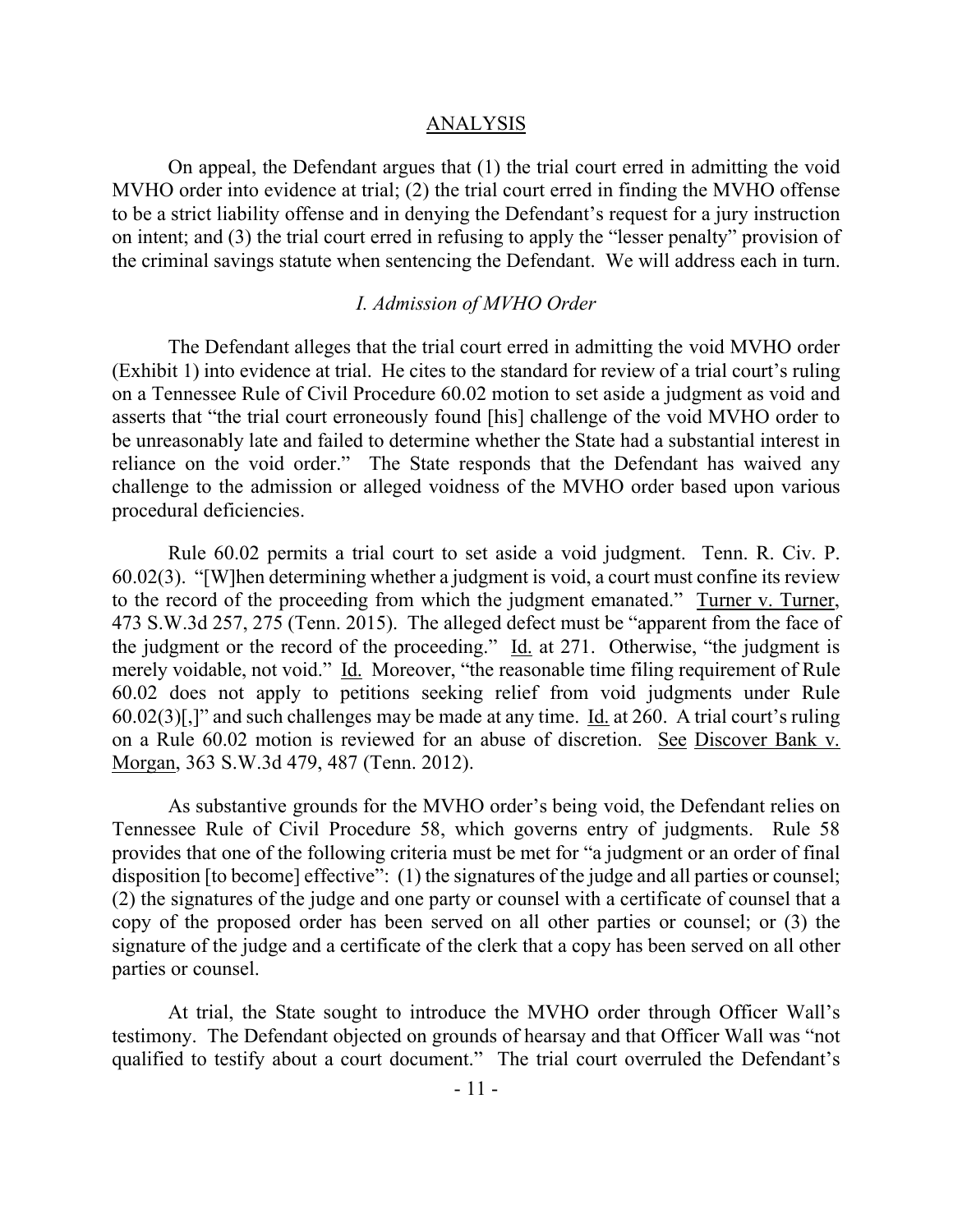objection, and the order was entered into evidence after Officer Wall testified that he was familiar with the order and had seen it before.

During the motion for judgment of acquittal, defense counsel contended that the State had failed to offer "any appropriate proof . . . of a judgment of [the Defendant's] being a [MVHO]." Defense counsel noted that the MVHO order was entered through Officer Wall and that no clerk was called. Defense counsel also submitted that there were "inaccuracies" in the order because it indicated that the Defendant had counsel at the MVHO proceedings, when in fact he did not. This was the first time defense counsel made any comments expressing doubt in the validity of the order itself. At that time, the State responded that the Defendant had "filed a motion in the original civil proceeding where he was declared [a MVHO]" (Case 11-087), that there was a hearing on that motion, and that the trial court had determined that the "order was valid because [the Defendant] had sufficient notice of being declared [a MVHO]."

In denying the Defendant's motion for a judgment of acquittal, the trial court observed that the issue of any "inaccuracy or any fallacies" in the September 26, 2011 MVHO order "ha<sup>[d]</sup> been settled by the litigation that occurred" in the MVHO proceeding (Case 11-087) and that it had entered an order on July 23, 2018, in that case, addressing the Defendant's arguments. The trial court read from pertinent parts of the order denying the Defendant's motion to set aside the MVHO order declaring him an habitual offender, though it stated that a copy of that order would not be admitted into evidence in these proceedings. Reading from that prior order entered in Case 11-087, the trial court concluded that the MVHO order did not comport with Tennessee Rule of Civil Procedure 58. However, the trial court noted that the Defendant pled guilty to a violation of the MVHO Act on October 25, 2012, and did not file his motion to set aside until April 30, 2018; so, it concluded that the Defendant's motion was filed unreasonably late, that he had actual notice of the initial order declaring him a MVHO, and that he was not entitled to relief.

First, we note that the Defendant raised only an evidentiary objection at trial on grounds of hearsay and authentication. On appeal, he has failed to raise those grounds or brief them, and therefore, any objection in that regard has been waived. See Tenn. R. App. P. 27(a); Tenn. Crim. App. R. 10(b). Next, the Defendant did not express any concern with the validity of the MVHO order itself until the motion for judgment of acquittal phase. However, the record does not contain the Defendant's motion based upon Tennessee Civil Rules of Procedure 58 and 60.02 to set aside the MVHO order that he filed in Case 11-087, the transcript of the hearing that took place on that motion, or a copy of the trial court's complete order on the matter. All of those documents are contained in Case 11-087. Indeed, during the judgment of acquittal, the trial court noted that it had a copy of the order but that it would not be admitted into evidence. When the record is incomplete, an appellate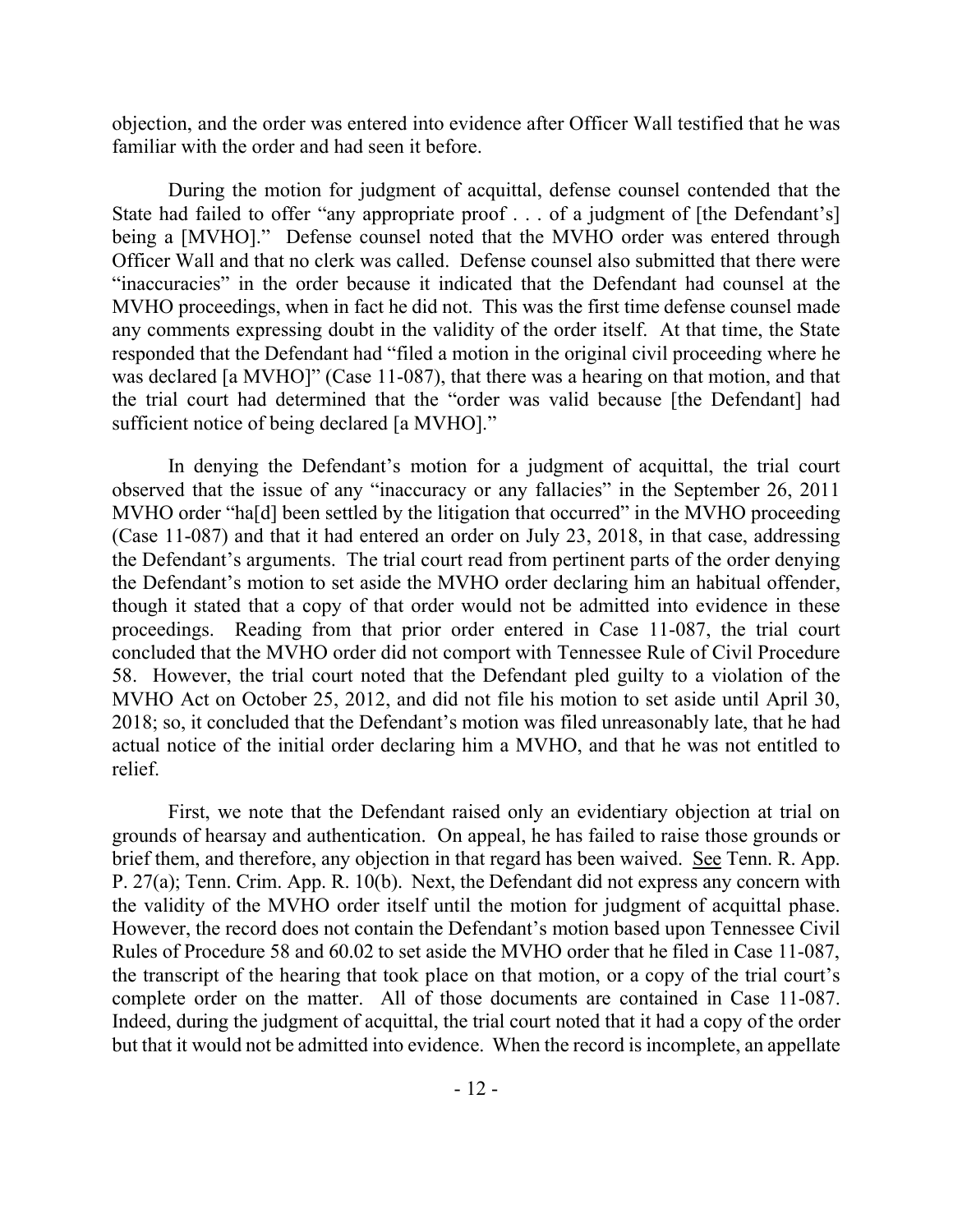court is precluded from considering the issue. See State v. Roberts, 755 S.W.2d 833, 836 (Tenn. Crim. App. 1988).

Regardless, we observe that the Defendant is attempting to revisit the collateral proceedings regarding the validity of the MVHO order in Case 11-087 through an evidentiary objection. In State v. Orr, the defendant complained that the length of time he was barred from operating a motor vehicle by the trial court's MVHO order was vague and by implication, at least, that that made the statute vague. 694 S.W.2d 297, 298 (Tenn. 1985). Our supreme court held, "[T]he adjudication of defendant as [a MVHO] offender became final thirty days after its entry and he did not perfect a timely appeal therefrom, and, of course, cannot be heard to complain of such an alleged infirmity in the order upon this appeal." Id.

Moreover, this court has consistently held that a defendant cannot collaterally attack an order declaring him to be a MVHO. See Davis v. State, 793 S.W.2d 650, 651 (Tenn. Crim. App. 1990); Everhart v. State, 563 S.W.2d 795, 797-98 (Tenn. Crim. App. 1978). Instead, "the appropriate procedure for challenging a [MVHO] order is to file a motion pursuant to Tennessee Rule of Civil Procedure 60.02." State v. Ernest Michael Turner, No. W2006-02661-CCA-R3-CD, 2008 WL 1700338, at \*5 (Tenn. Crim. App. Apr. 4, 2008) (citing Bankston v. State, 815 S.W.2d 213, 216 (Tenn. Crim. App. 1991)). Under these principles, any complaint about the validity of the MVHO order must fail in this proceeding. Likewise, the Defendant has not perfected a timely appeal from the proceedings in Case 11-087.

Finally, we feel constrained to observe that the MVHO order, entered at trial as Exhibit 1, on its face meets the requirements of Rule 58. The MVHO order was signed by Judge Reedy and the Assistant District Attorney General with a certificate of counsel from the Assistant District Attorney General that a copy of the order was "served upon counsel for parties." The Defendant had pled guilty to violating the MVHO order previously and consequently had notice of the order. The Defendant's arguments are unavailing.

### *II. Mens Rea Element and Jury Instruction*

The Defendant argues that "the trial court erred in finding the MVHO offense to be a strict liability felony and in denying [his] request for a jury instruction on intent." The Defendant cites to two cases from this court, State v. William Waylon Hanson, No. M2016- 00502-CCA-R3-CD, 2018 WL 1150087, at \*6 (Tenn. Crim. App. Mar. 2, 2018); and State v. James Stacy Carroll, No. W2003-01182-CCA-R3-CD, 2004 WL 541130, at \*2 (Tenn. Crim. App. Mar. 15, 2004), and contends that because the MVHO Act does not plainly dispense with a mens rea requirement, the applicable culpable mental states of intentional, knowing, or reckless are garnered from Tennessee Code Annotated section 39-11-301(b).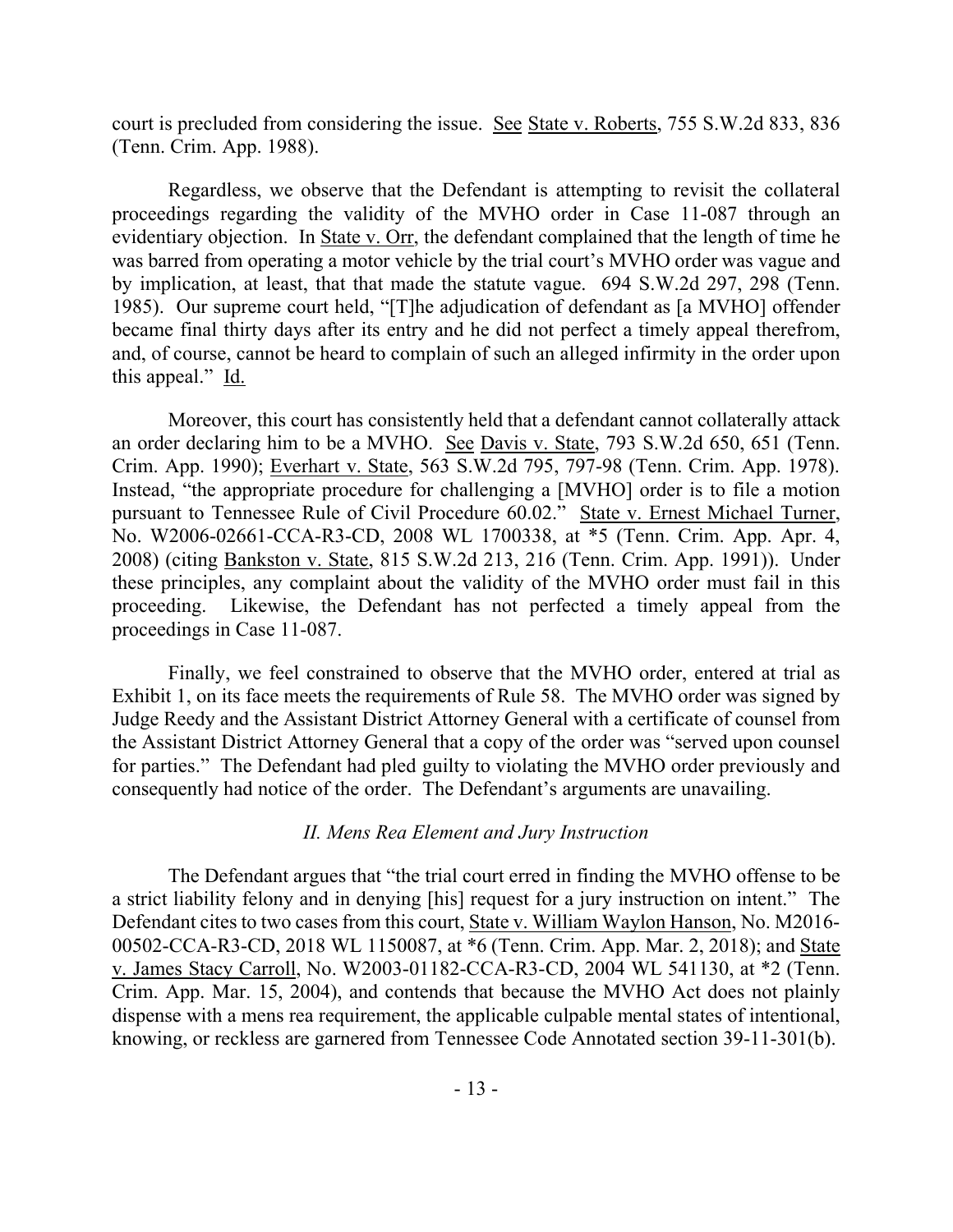The Defendant further notes that the MVHO Act references "indifference" which is a characteristic of "recklessness." Tenn. Code Ann. § 55-10-602 (repealed 2019) (providing that it is "the policy of this state to . . . deny the privilege of operating motor vehicles on public highways to persons who by their conduct and record have demonstrated their indifference to the safety and welfare of others and their disrespect for the laws of the state"); "*Reckless*," BLACK'S LAW DICTIONARY 1385 (9th ed. 2009) (stating that the culpable mental state of recklessness is "characterized by the creation of a substantial and unjustifiable risk of harm to others and by a conscious . . . disregard for or indifference to that risk"). Thus, according to the Defendant, the trial court's finding that a violation of the MVHO Act is a strict liability felony is clear error, and it naturally follows that the trial court's failure to instruct the jury on any criminal intent was error.

The State responds that the statute codifying the offense of violating the MVHO Act, Tennessee Code Annotated section 55-10-616, is silent as to mens rea, and there is no omnibus statute establishing the general requirement of a mental state for offenses in Title 55. The State asserts that section 39-11-301 is inapplicable to offenses in Title 55, and the trial court correctly determined the offense to be strict liability in nature. The State submits that to the extent any prior opinion of this court stands for the proposition that section 39- 11-301 is applicable to the MVHO violation statute, such as Hanson and Carroll, this court should overrule those cases. In addition, the State contends that section 55-10-602 simply established a general public policy for the State and did not impute a mental state to the criminal offense of driving after being declared an MVHO. Accordingly, in the State's opinion, the instructions were complete, and the trial court properly declined to include such an instruction. The State alternatively submits that even if the trial court did err, it was harmless beyond a reasonable doubt because the Defendant's defense did not center on his mental state, but rather Officer Hall exercised his discretion in allowing the Defendant to leave on the date of the incident and that the jury should not have allowed that discretion to be "taken back."

The Supreme Court of the United States has identified "'public welfare' or 'regulatory' offenses" which allow for "a form of strict criminal liability through statutes that do not require the defendant to know the facts that make his conduct illegal." Staples v. United States, 511 U.S. 600, 606 (1994). Criminal strict liability is defined as "[a] crime that does not require a mens rea element, such as traffic offenses and illegal sales of intoxicating liquor." "*Strict-Liability Crime*," BLACK'S LAW DICTIONARY 429.

In State v. Bobby G. McDonald, the defendant contended that the evidence was insufficient to support his driving on a revoked, cancelled, or suspended license conviction because the State failed to prove that he knew or should have known that his driver's license was revoked. No. 02C01-9206-CR-00126, 1993 WL 312698, at \*3 (Tenn. Crim. App. Aug. 18, 1993). In McDonald, this court concluded specifically that the offense of driving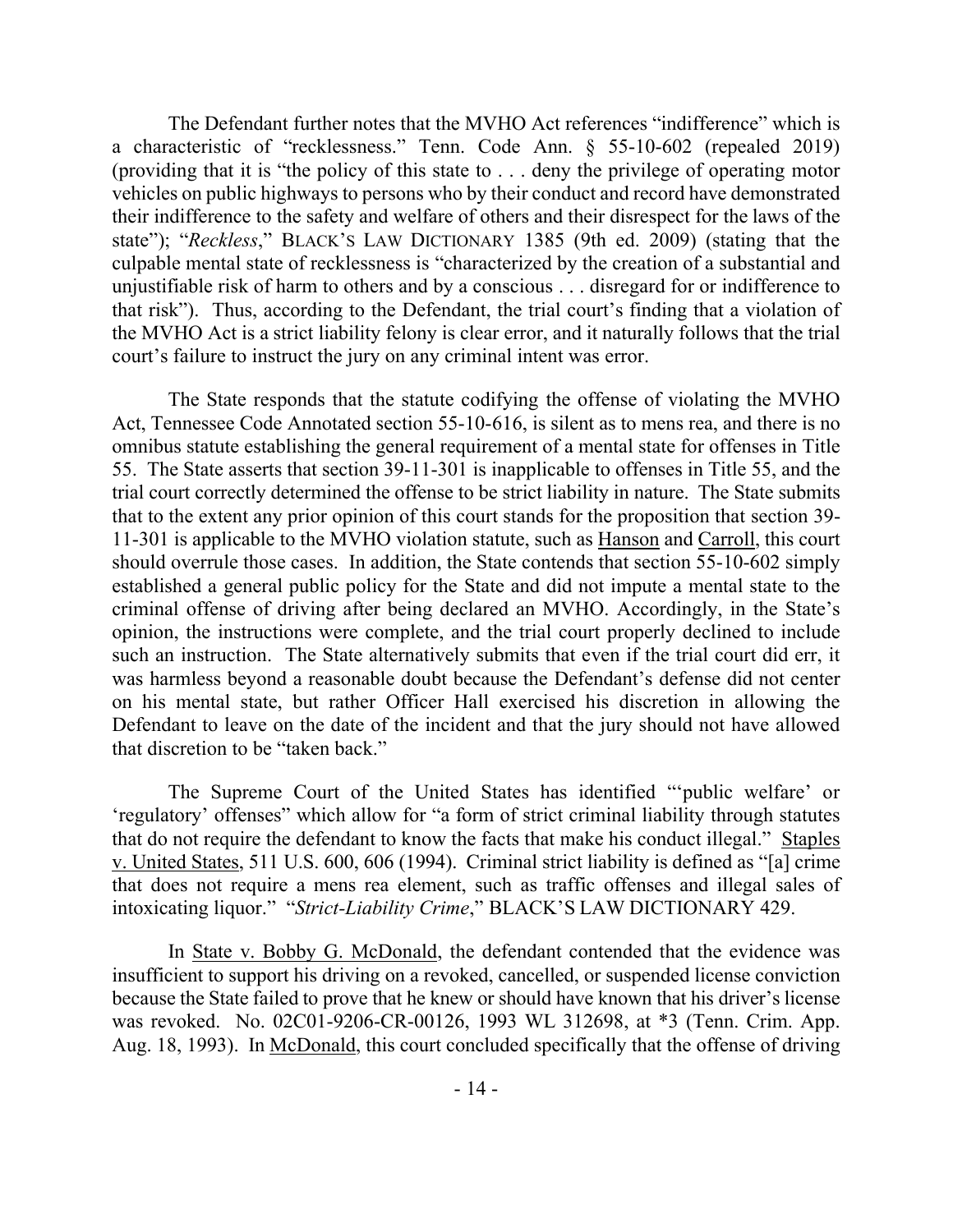on a cancelled, suspended, or revoked license did not require any culpable mental state; thus, knowledge of the cancellation, suspension, or revocation was not an element required to support a conviction. Id. In so holding, the McDonald court reasoned as follows:

. . . [T]he [defendant] relies upon Tenn[essee] Code Ann[otated section] 39-11-301(b) and (c) which provides as follows:

(b) A culpable mental state is required within this title unless the definition of an offense plainly dispenses with a mental element.

(c) If the definition of an offense within this title does not plainly dispense with a mental element, intent, knowledge or recklessness suffices to establish culpable mental state.

This section, by its own terms, applies only to offenses set forth in Title 39 of the Code. The offense of driving on a revoked license is in Title 55 of the Code. See Tenn. Code Ann. § 55-50-1504. Therefore, Tenn[essee] Code Ann[otated section] 39-11-301 does not apply to the offense of driving on a revoked license.

Even if Tenn[essee] Code Ann[otated section] 39-11-301 does apply to the offense of driving on a revoked license, that statute plainly dispenses with a mental element. Tennessee Code Annotated [section] 55-50-504(a) provides that a person who drives a motor vehicle on a public highway at a time when his privilege to do so is cancelled, suspended, or revoked commits a misdemeanor. There is absolutely no requirement that the defendant act with any culpable mental state in order to commit this offense.

Id.

l

This court has also held that driving under the influence ("DUI")—another Title 55 offense—is a strict liability offense. See State v. Lawrence, 849 S.W.2d 761, 765-66 (Tenn. 1993); State v. Turner, 953 S.W.2d 213, 215-16 (Tenn. Crim. App. 1996). In Turner, the defendant asserted that the crime of DUI<sup>8</sup> required an intent to operate a vehicle, likewise citing to Tennessee Code Annotation section 39-11-301(b), (c), in support of his argument. 953 S.W.2d at 214. In determining the applicability of section 39-11-301 to the driving while intoxicated statute, the Turner court noted that this court had "previously observed that there is no culpable mental state required for guilt of driving under the influence." Turner, 953 S.W.2d at 215 (citing State v. Cathy A. Fiorito, No. 03C01-9401-

<sup>&</sup>lt;sup>8</sup> The DUI statute provided, "It is unlawful for any person or persons to drive or to be in physical control of any automobile . . . on any . . . premises which is generally frequented by the public at large, while under the influence of any intoxicant[.]" Tenn. Code Ann. § 55-10-401 (1993).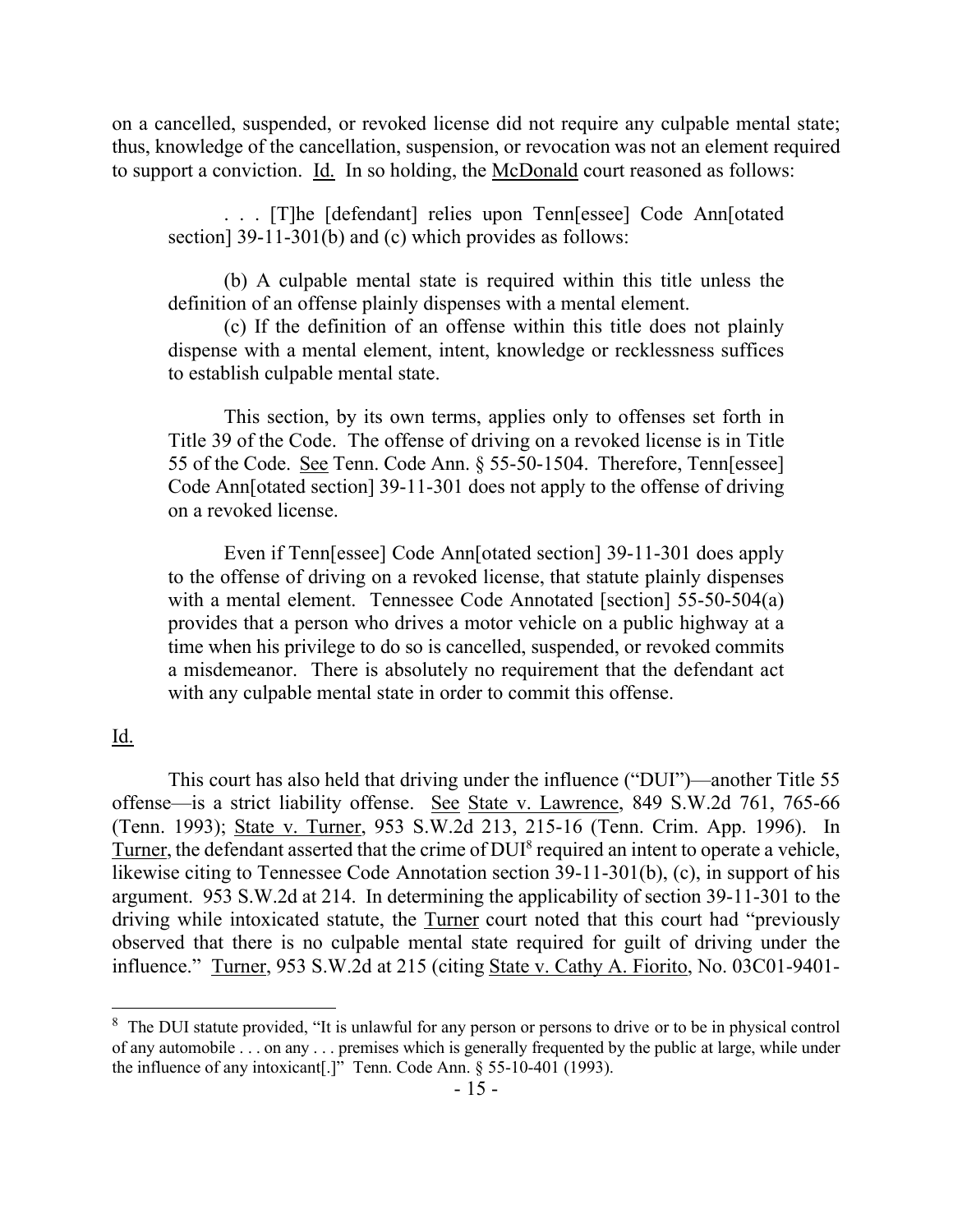CR-00032, 1995 WL 695031, at \*3-4 (Tenn. Crim. App. Nov. 27, 1995); State v. James Isaac Mabe, No. 03C01-9402-CR-00051, 1994 WL 583210, at \*2 (Tenn. Crim. App. Oct. 25, 1994)). The Turner court further stated, "[C]onsidering our supreme court's decision in []Lawrence, 849 S.W.2d 761 [], the definition of the offense of driving under the influence 'plainly dispenses with a mental element.'" Id. (citing Tenn. Code Ann. § 39- 11-301). Finally, in holding that DUI was a strict liability crime, the Turner court reasoned,

We believe that an intoxicated person seated behind the steering wheel of a motor vehicle is a threat to the safety and welfare of the public. The danger is less than where an intoxicated person is actually driving a vehicle, but it does exist. The defendant when arrested may have been exercising no conscious violation with respect to the vehicle, still there is a legitimate inference to be drawn that he placed himself behind the wheel of the vehicle and could have at any time started the automobile and driven away.

## Id. (quoting Lawrence, 849 S.W.2d at 765 n.2).

This court has consistently continued to apply the rationales of McDonald and Turner to defendants' arguments regarding the requirements of a mens rea element for the offenses of driving on a revoked, cancelled, or suspended license conviction and DUI. In addition, this court has also indicated that a culpable mental state is not required for the misdemeanor offense of leaving the scene of an accident, another Title 55 offense. See State v. James Alan Sheppard, No. M2002-01358-CCA-R3-CD, 2003 WL 21997737, at \*2-3 (Tenn. Crim. App. Aug. 22, 2003). 9

The Defendant also relies on section 55-10-602, claiming that its "use of 'indifference' make[s] it clear that the MVHO offense was not a strict liability felony." However, section 602 simply establishes a general public policy for the State to "[d]eny the privilege of operating motor vehicles on public highways to persons who by their conduct and record have demonstrated their indifference to the safety and welfare of others

2003 WL 21997737, at \*2-3.

 $\overline{a}$ 

 $9$  In Sheppard, the defendant was indicted and convicted pursuant to Tennessee Code Annotated section 55-10-101, which, at that time, provided,

The driver of any vehicle involved in an accident resulting in injury to or death of any person shall immediately stop such vehicle at the scene of such accident or as close thereto as possible, but shall then forthwith return to and in every event shall remain at the scene of the accident until the driver has fulfilled the requirements of  $\S$  55-10-103. Every such stop shall be made without obstructing traffic more than is necessary. The requirements herein apply to accidents occurring upon highways and the premises of any shopping center, trailer park or any apartment house complex, or any other premises which are generally frequented by the public at large.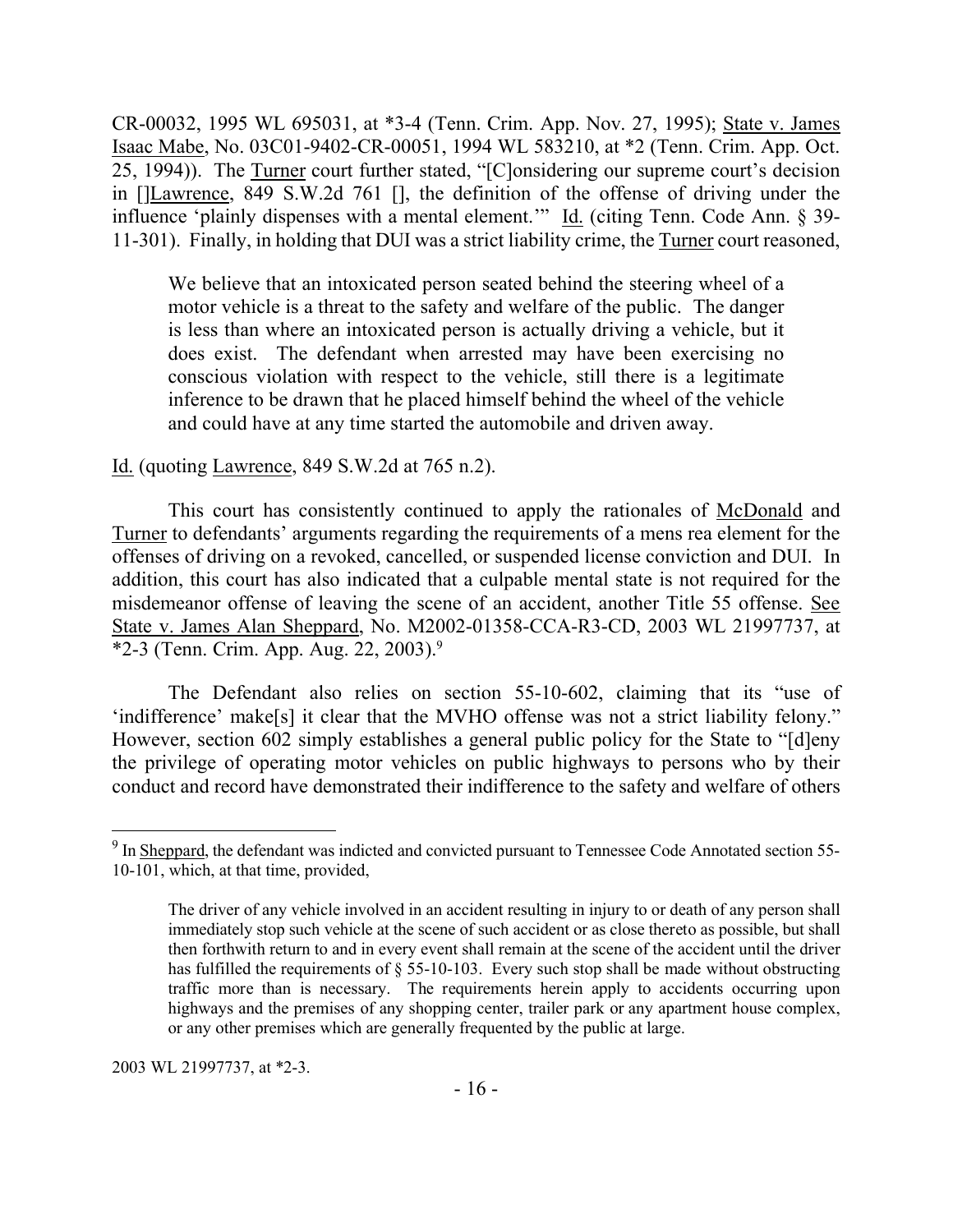and their disrespect for the laws of the state." Tenn. Code Ann. § 55-10-602. It does not impute a mental state to the criminal offense of driving after being declared an MVHO. Moreover, this policy espoused by section 55-10-602 supports our conclusion of strict liability because it indicates that the legistlature intended for this offense to likewise be a public welfare or regulatory offense with no mens rea.

In this case, we agree with the trial court that the offense of driving after being declared an MVHO as set forth in section 55-10-616 is a strict liability offense. The statute provides as follows: "It is unlawful for any person to operate any motor vehicle in this state while the judgment or order of the court prohibiting the operation remains in effect." Tenn. Code Ann. § 55-10-616(a) (repealed 2019). In accordance with the above line of cases for similarly defined traffic offenses, we conclude that section 39-11-301(b) does not apply to this offense. We further believe that the terms of this offense clearly dispense with a mens rea element based upon the rationales of McDonald and Turner, and to the extent that Carroll and Hanson conclude otherwise, we decline to follow those cases.

Because the trial court correctly determined that this MVHO Act violation was a strict liability offense, there was no error in its decision not to include a mens rea instruction in the jury charge. The proof showed that Defendant chose to drive and that this choice was the product of effort or determination; the Defendant did not have to intend to drive unlawfully. See Turner, 953 S.W.2d at 216 (noting that criminal liability requires the performance of a voluntary act). Relief is not warranted.

### *III. Savings Statute*

On appeal, the Defendant notes that MVHO Act has been repealed and argues that he is entitled to the benefit of a lesser penalty under our criminal savings statute found at Tennessee Code Annotated section 39-11-112. The Defendant cites to four cases from this court in which we applied the lesser penalty provision to the repeal of the MVHO Act— State v. William C. Austin, Jr., No. W2020-01428-CCA-R3-CD, 2021 WL 4352745 (Tenn. Crim. App. Sept. 24, 2021), perm. app. filed (Tenn. Nov. 15, 2021); State v. George H. Person, No. W2020-00937-CCA-R3-CD, 2021 WL 2579862 (Tenn. Crim. App. June 23, 2021), perm. app. filed (Tenn. Aug. 11, 2021); State v. Anthony Lee Carter, No. W2019- 02278-CCA-R3-CD, 2021 WL 2556650 (Tenn. Crim. App. June 22, 2021), perm. app. filed (Tenn. Aug. 11, 2021); and State v. Marvin Maurice Deberry, W2019-01666-CCA-R3-CD, 2021 WL 1561688 (Tenn. Crim. App. Apr. 21, 2021), perm. app. granted (Tenn. Sept. 23, 2021). The Defendant submits that the trial court erred in sentencing him to five years' incarceration and notes that his case was still "under the trial court's direct review when the repeal of the MVHO Act became effective."

The State, on the other hand, insists that the savings statue does not apply to the Defendant because he was sentenced prior to the effective date of the MVHO Act's repeal.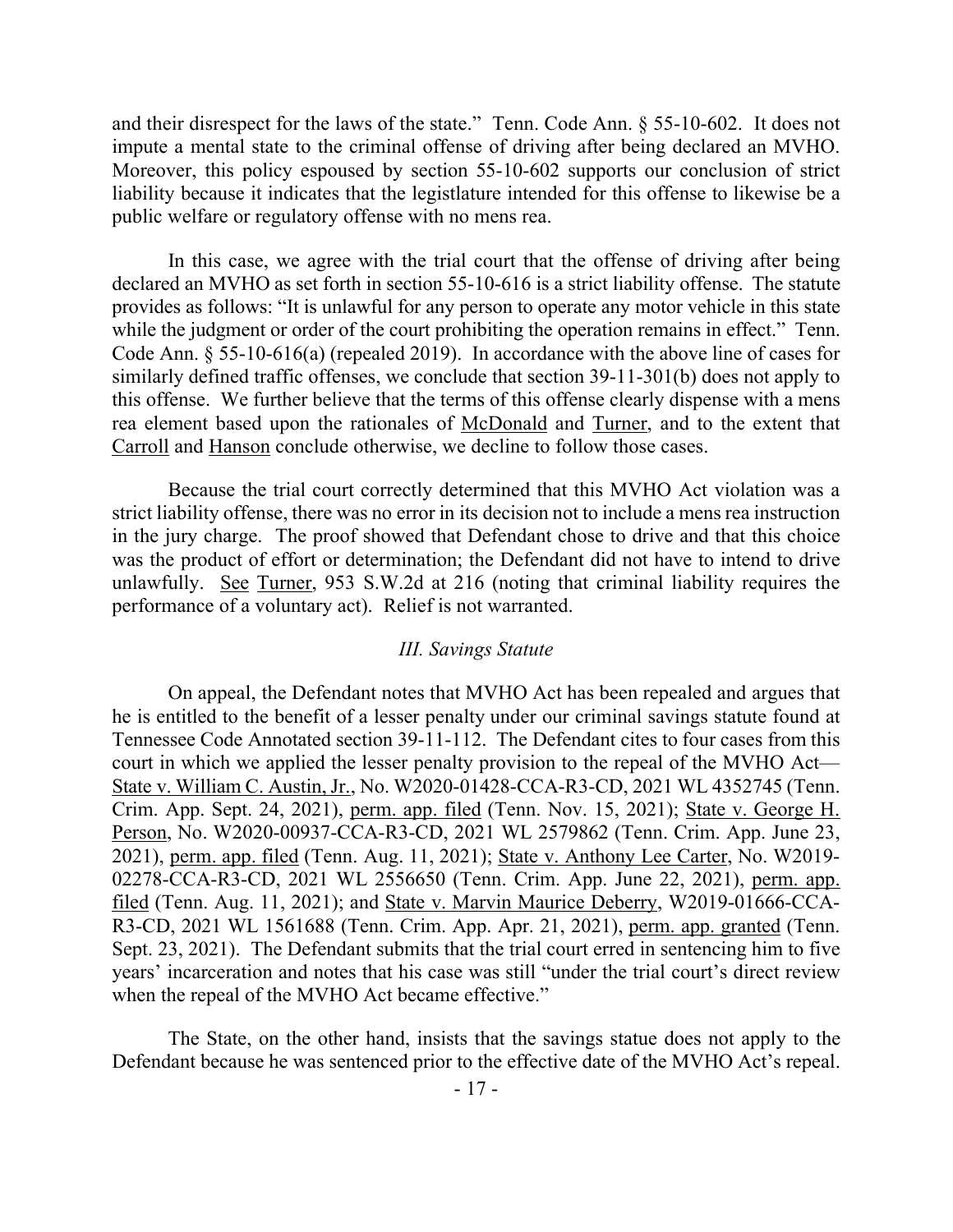In support of its argument, the State cites to a recent case from our supreme court, State v. Keese, 591 S.W.3d 75, 84 (Tenn. 2019), for the proposition that the "language of the Criminal Savings Statute does not change the long-standing rule that a statute or act of the legislature cannot become operative until its effective date." According to the State, Keese unambiguously precludes the application of the savings statute where, as here, the sentence was imposed before the new legislation came into effect, regardless of whether the issue was raised in subsequent post-sentencing proceedings.

The Tennessee Supreme Court has recently addressed the application of the savings statute to an amendment to the statute delineating the gradation of theft offenses in three separate opinions. See State v. Tolle, 591 S.W.3d 539, 546 (Tenn. 2019) (determining the proper application of the savings statute to resentencing pursuant to probation revocation); Keese, 591 S.W.3d at 84 (determining the application of the savings statute to a sentence imposed prior to the amendment's effective date); State v. Menke, 590 S.W.3d 455, 468 (Tenn. 2019) (determining whether the theft grading statute was provided a lesser penalty). We find our supreme court's analysis in these companion cases to be pertinent to our review.

First, in Menke, our supreme court determined that value is not an essential element of the offense of theft and that the amendments to the theft grading statute embodied in the Public Safety Act, at least in effect, decreased the punishment for the defendant's crime. 590 S.W.3d at 468. Therefore, the Menke court concluded that that the lesser penalty language of the savings statute was satisfied and that the amended version of the theft grading statute was applicable even where the offense occurred before the amendment's effective date. Id. at 470.

Next, in Keese, the trial court gave the defendant the benefit of the amended theft grading statute in Tennessee Code Annotated section 39-14-105 of the Public Safety Act, even though this act had not yet become effective, and sentenced the defendant, a Range III, career offender, to six years for a Class E felony, rather than sentencing him for a Class D felony, because the value of the property associated with the theft was \$1,000 or more but less than \$2,500. 591 S.W.3d at 77-78. On appeal, this court affirmed the defendant's conviction but vacated the sentence imposed by the trial court and remanded the case for entry of a twelve-year sentence, which reflected the appropriate sentence for a Class D felony. Id. at 78 (citing State v. Charles Keese, No. E2016-02020-CCA-R3-CD, 2018 WL 1353697, at \*12 (Tenn. Crim. App. Mar. 15, 2018), perm. app. granted (Tenn. Aug. 9, 2018)). Ultimately, our supreme court affirmed the decision of this court, holding that "[a]lthough . . . the Criminal Savings Statute is generally applicable to the amended theft grading statute, we must conclude . . . that the amendments cannot be applied in the defendant's case because he was sentenced before the effective date of the Public Safety Act." Id. at 84 (citing State v. Tommy Lee Houser, Jr., No. E2017-00987-CCA-R3-CD,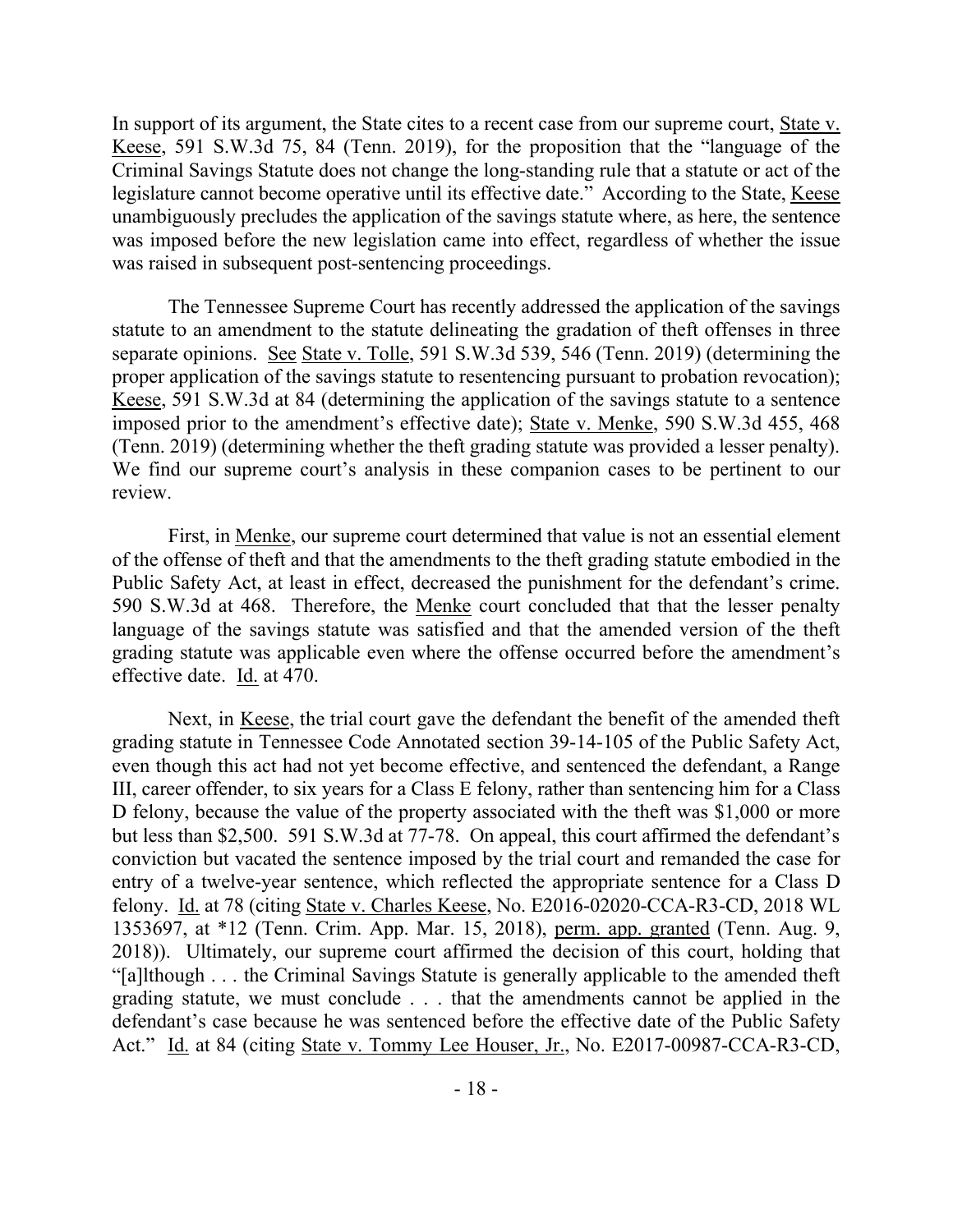2017 WL 5054074, at \*4-5 (Tenn. Crim. App. Nov. 1, 2017) (affirming the trial court's decision declining to apply the amended version of the theft grading statute where the defendant was convicted and sentenced prior to the amendments' effective date)).

In rendering its holding in Keese, our supreme court cited to the following principles:

This [c]ourt has held that the legislature may, by the terms of the act, postpone its taking effect beyond the forty days. Wright v. Cunningham, 91 S.W. 293, 295 (Tenn. 1905) (citing [State v.] Trewhitt, 82 S.W. [480,] 483 [(Tenn. 1904)] ("There is nothing in the provision referred to, or in any other provision of the Constitution, to forbid the [l]egislature making even a longer interval than the one that was specially designated as a safeguard.")). Conversely, "if the public should require it, the [l]egislature, by special direction to that effect, might cause [the act] to become operative at once." Trewhitt, 82 S.W. at 483. Indeed, "a statute is duly enacted and vitalized immediately upon full compliance by the [l]egislature with the requirements of the [c]onstitution for the enactment of laws, but [] it does not become effective and binding upon the citizens . . . except as provided by the terms of the [a]ct itself, or in the absence thereof, by the provisions of the [c]onstitution." State ex rel. Banks v. Taylor, 287 S.W.2d 83, 86 (Tenn. 1955). In cases where the legislature provides an effective date, the effective date "become[s] an expression of the legislative will in the form of a rule of action prescribed for the regulation of the conduct and affairs of the people; but it is a part of the same expression that the people shall not be compelled or permitted to act thereunder until the expiration of a time fixed." Wright, 91 S.W. at 295 (emphasis added).

591 S.W.3d at 83. Applying these principles to the facts in Keese, the court continued,

The language of the [c]riminal [s]avings [s]tatute does not change the longstanding rule that a statute or act of the legislature cannot become operative until its effective date, nor can "the people . . . be compelled or permitted to act thereunder." Wright, 91 S.W. at 295. The exception to the general rule that offenders must be sentenced pursuant to the statute in effect at the time of the offense embodied in the [c]riminal [s]avings [s]tatute only applies when the defendant is sentenced after the effective date of the relevant amendment. To put it another way, a criminal defendant whose sentence is final prior to the effective date cannot benefit from a statutory amendment that provides for a lesser punishment.

Id. at 84.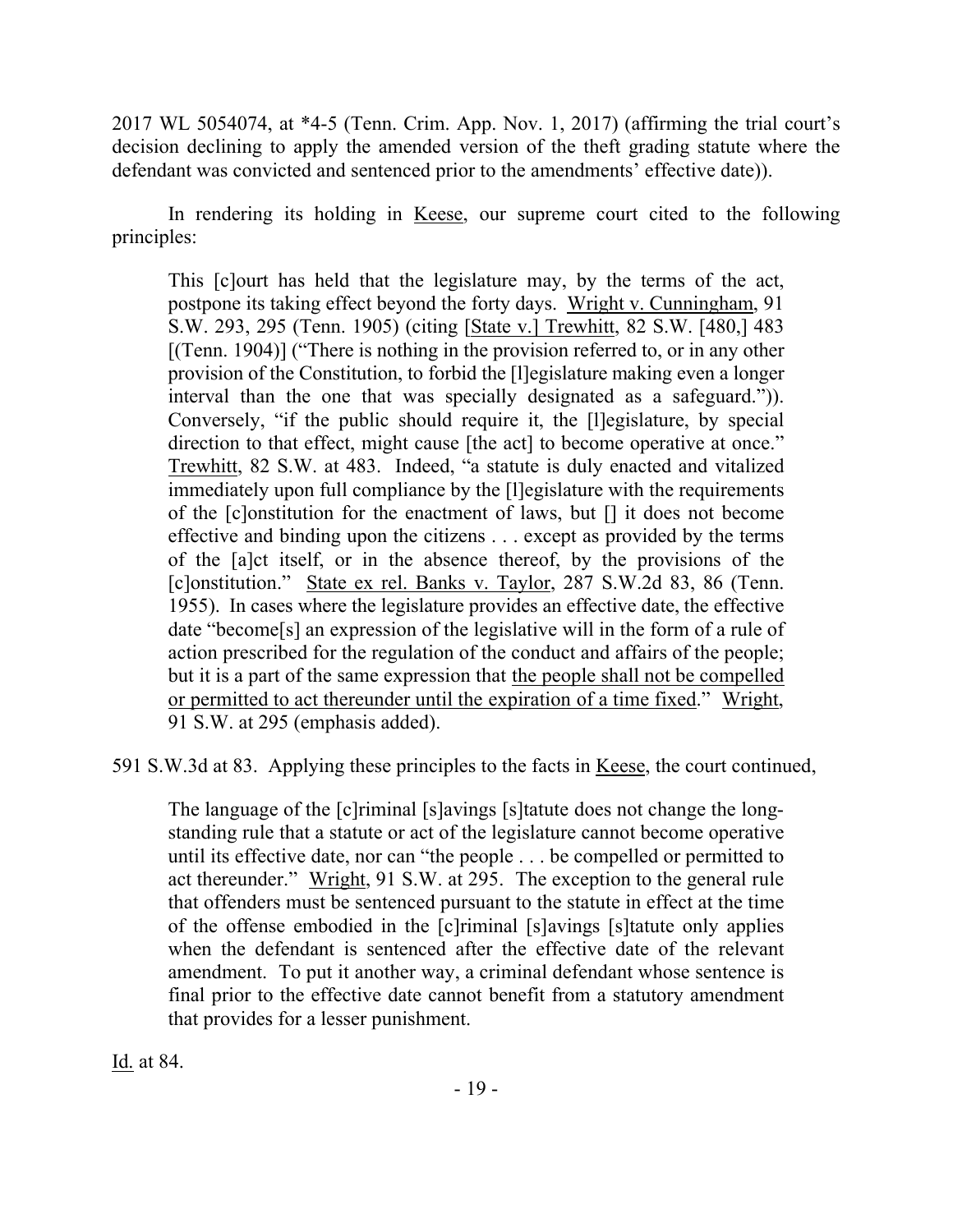Finally, in Tolle, the defendant moved to dismiss the violation warrant at his probation revocation hearing and asked for the trial court to reduce the conviction class of his 2012 conviction for theft of property valued at more than \$500 but less than \$1,000 from a Class E felony to a Class A misdemeanor in light of the amendments to the theft grading statute in section 39-14-105. 591 S.W.3d at 541-42. At the revocation hearing that followed, the defendant conceded that he violated the terms of his probation; however, he again argued that the probation violation warrant should be dismissed for the reasons outlined in his motion to dismiss and pointed to Rule 35 of the Tennessee Rules of Criminal Procedure for the trial court's authority to reduce the defendant's sentence within 120 days of his probation revocation. Id. at 542. The trial court found that the defendant had violated the terms of his probation but elected to reduce the defendant's sentence to eleven months and twenty-nine days for a Class A misdemeanor, and the State appealed. Id. This court, on appeal, concluded that the trial court had erred in altering the class of the conviction offense following the revocation of the defendant's probation, and it vacated the trial court's order modifying the defendant's sentence to eleven months, twenty-nine days for a Class A misdemeanor. Id. (citing State v. Michael Eugene Tolle, No. E2017-00571-CCA-R3-CD, 2018 WL 1661616, at \*6-7, \*11 (Tenn. Crim. App. Mar. 19, 2018), perm. app. granted (Tenn. Aug. 9, 2018)).

After our supreme court granted the defendant's application for permission to appeal, the Tolle court held that "the [c]riminal [s]avings [s]tatute d[id] not operate to 'save' the defendant under these circumstances." 591 S.W.3d at 546. The court continued, "Although we have concluded that the [c]riminal [s]avings [s]tatute is generally applicable to the amended theft grading statute, here, the defendant's punishment was imposed in August 2012 when he pleaded guilty to his crimes under the pre-2017 version of the theft grading statute." Id. Accordingly, the Tolle court concluded that the trial court abused its discretion when it modified the offense class and sentence pursuant to the amended version of the theft grading statute following the revocation of the defendant's probation and then affirmed the decision of this court. Id. at \*5.

The Defendant does not dispute that he was sentenced prior to the repeal's effective date of July 1, 2019, which was unlike the defendants in Austin, Deberry, Carter, and Person. Though acknowledging the Keese holding, the Defendant submits that the trial court still should have applied the lesser penalty because his case was still "under the trial court's direct review" and cites to the Keese court's language that "a criminal defendant whose sentence is final prior to the effective date cannot benefit from a statutory amendment that provides for a lesser punishment" (emphasis added). The Defendant argues that because a judgment does not become final in the trial court until thirty days after its entry if no post-trial motions are filed or if a post-trial motion is filed, upon entry of the order disposing of the motion, see State v. Mixon, 983 S.W.2d 661, 670 (Tenn. 1999), that the trial court should have vacated the sentence imposed before the effective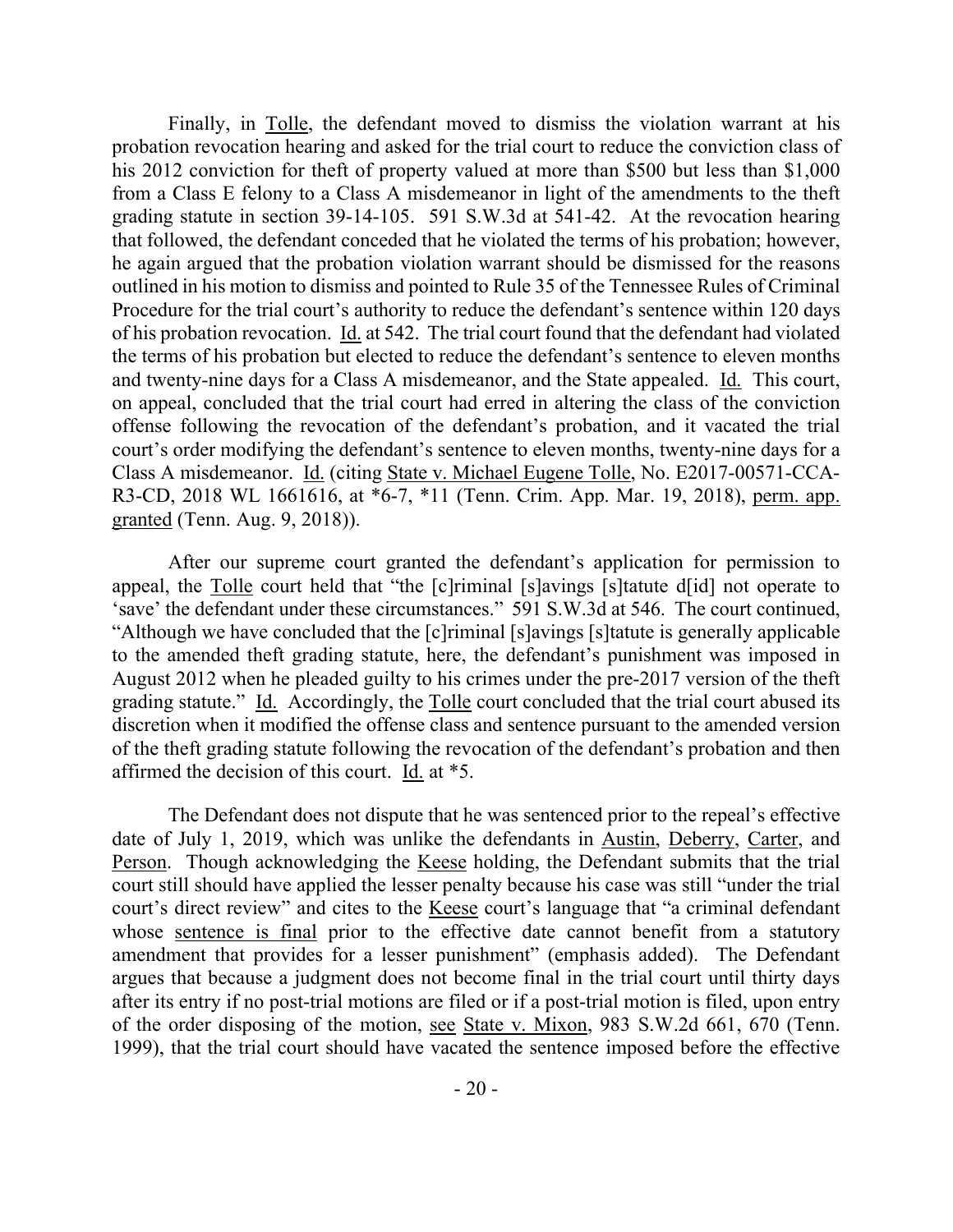date in any of the post-sentencing proceedings that occurred after the effective date, including his Rule 35 motion and motion for new trial. We disagree.

Mixon addressed when the one-year statute of limitations began to run for writ of error coram nobis purposes. 983 S.W.2d at 668-71. The statute then provided that "[t]he writ of error coram nobis may be had within one (1) year after the judgment becomes final[.]" Id. at 668 (citing Tenn. Code Ann. § 27-7-103 (1980)). It was noted that in 1967, the General Assembly had amended the coram nobis statute of limitations by deleting the words, "from rendition of judgment," and by substituting instead, "after the judgment becomes final." Id. at 669. Applying principles of statutory construction, our supreme court held that "the General Assembly intended to change the trigger of the statute of limitations from pronouncement of judgment in the trial court to final judgment in the trial court." Id. at 670. The Mixon court continued, "A judgment becomes final in the trial court thirty days after its entry if no post-trial motions are filed. If a post-trial motion is timely filed, the judgment becomes final upon entry of an order disposing of the post-trial motion." Id. (citing Tenn. R. App. P. 4<sup>10</sup>; State v. Pendergrass, 937 S.W.2d 834, 837 (Tenn. 1996)).

In addition, we point out that the language quoted by the Defendant from Keese is more nuanced than the Defendant suggests. To place the excerpt in its context, we will quote it again here:

The exception to the general rule that offenders must be sentenced pursuant to the statute in effect at the time of the offense embodied in the [c]riminal [s]avings [s]tatute only applies when the defendant is sentenced after the effective date of the relevant amendment. To put it another way, a criminal defendant whose sentence is final prior to the effective date cannot benefit from a statutory amendment that provides for a lesser punishment.

Keese, 591 S.W.3d at 84. Reading this section in its entirety, including the principles cited in the paragraph preceding this one, and which is quoted above, it is clear that our supreme court did not intend for a defendant to benefit from the lesser penalty provision of the criminal savings statute for as long as a case remains in the pipeline.

Relative to the Defendant's Rule 35 motion for dismissal or a reduction in his sentence that was filed after the repeal's effective date, we observe that our supreme court

<sup>&</sup>lt;sup>10</sup> Tennessee Rule of Appellate Procedure  $4(a)$  governs the timely filing of a notice appeal document, stating that "the notice of appeal required by Rule 3 shall be filed with the clerk of the appellate court within [thirty] days after the date of entry of the judgment appealed from." Subsection (c) deals with the timely filing of notice of appeal document filed after specific post-trial motions and order was entered addressing those motions.